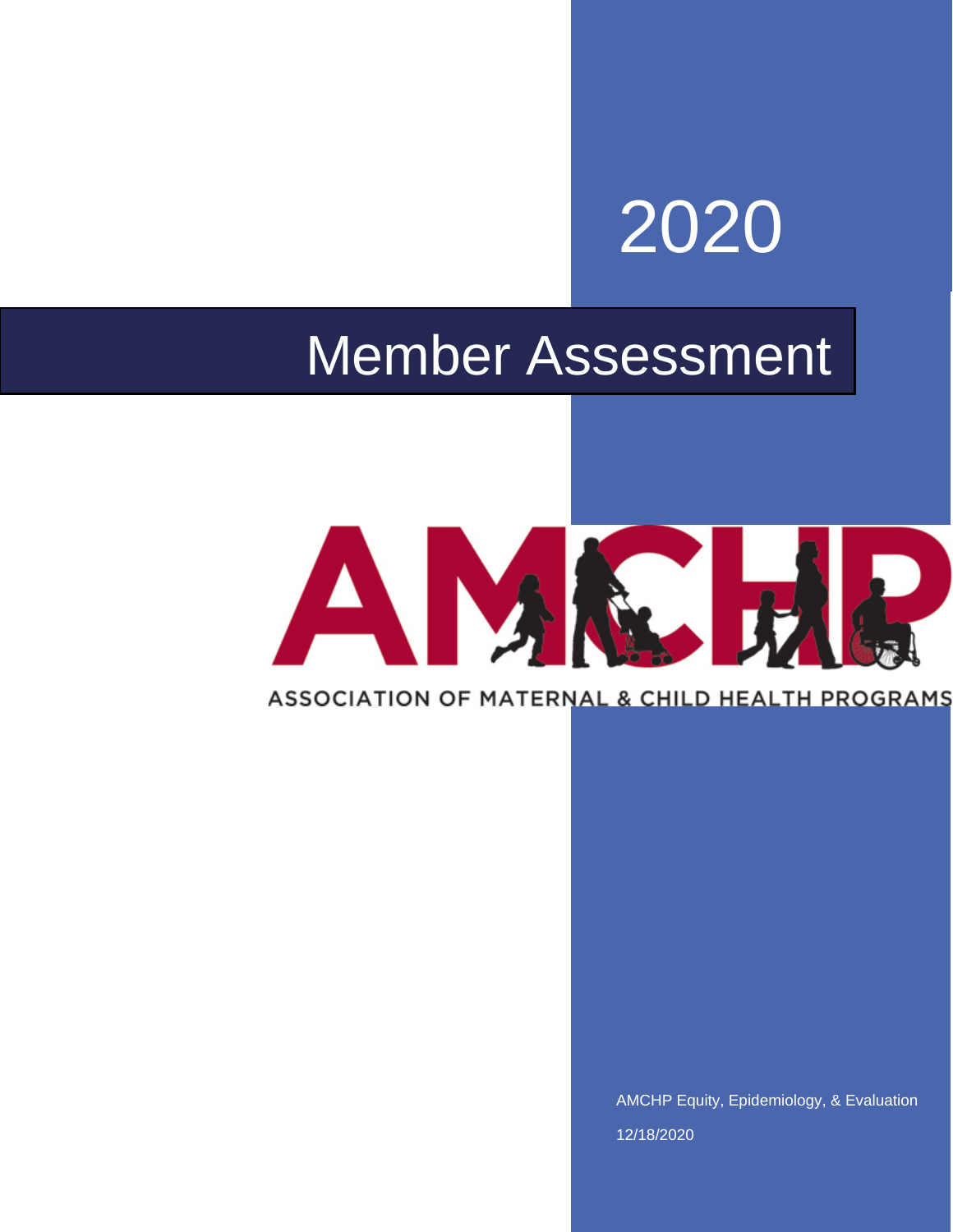#### <span id="page-1-0"></span>**EXECUTIVE SUMMARY**

Annually, the Association of Maternal & Child Health Programs (AMCHP) surveys its membership to learn more about member demographics and characteristics, obtain assessments of AMCHP services/products, and collect suggestions on how AMCHP can improve the value of their membership. In July 2020, AMCHP administered an Annual Member Assessment survey to 314 members. At the end of an eight-week survey period (July 21-September 15, 2020), AMCHP received 142 survey responses for a survey response rate of 45.2%.

#### <span id="page-1-1"></span>MEMBER PROFILE

- Age: largest age groups were 51-60 years  $(31\%)$ , 31-40 years  $(31\%)$ , & 41-50 years  $(23\%)$
- Race/Ethnicity: Most identify as non-Hispanic White (70.4%); non-Hispanic Black (15.1%) and Hispanic/Latino (5.8%)
- Gender: Most identified as female (85.2%)
- Education: master's degree (61.3%); bachelor's degree (21.1%)
- Title V Affiliations:
	- o Most (95.8%) affiliated with a state Title V MCH program
	- o Most Title V organizations are state health departments with both Title V MCH and Children & Youth with Special Health Care Needs programs (61.0%).
- Workplace
	- o Most in supervisor/management positions (55.2%)
	- o 54.4% employed with same agency for more than 10 years
	- $\circ$  In next five years, most (54%) plan to stay in current role, 17.3% plan to retire, 10.1% leave for another job in MCH

#### <span id="page-1-2"></span>MEMBERSHIP EXPERIENCE

- Membership Length: 3-5 years (27.6%), 1-2 years (22.0%), and 6-10 years (20.6%)
- Membership Value
	- o Meets expectations of a membership organization (84.2%)
	- o Membership benefits them/their organization (91.3%)
	- o Most would recommend AMCHP to colleagues (85.2%)
	- o AMCHP was commonly described as Effective, Informative, and Supportive
- Membership Benefits
	- $\circ$  Top reasons for membership retention: AMCHP trainings and educational opportunities (59.7%); delivery of MCH information (56.1%); and the Annual Conference (53.2%)
	- o AMCHP Board, & Committees
		- **Knowledge of AMCHP Board and Committees' Activities** 
			- A slight majority are well informed of AMCHP Board activities (52.9%)
			- Less than half are well informed of AMCHP Committee activities (38.9% 48.2%)
	- o AMCHP Communications: Most assess communications as relevant (98.5%), informative (96.4%), and timely (96.4%)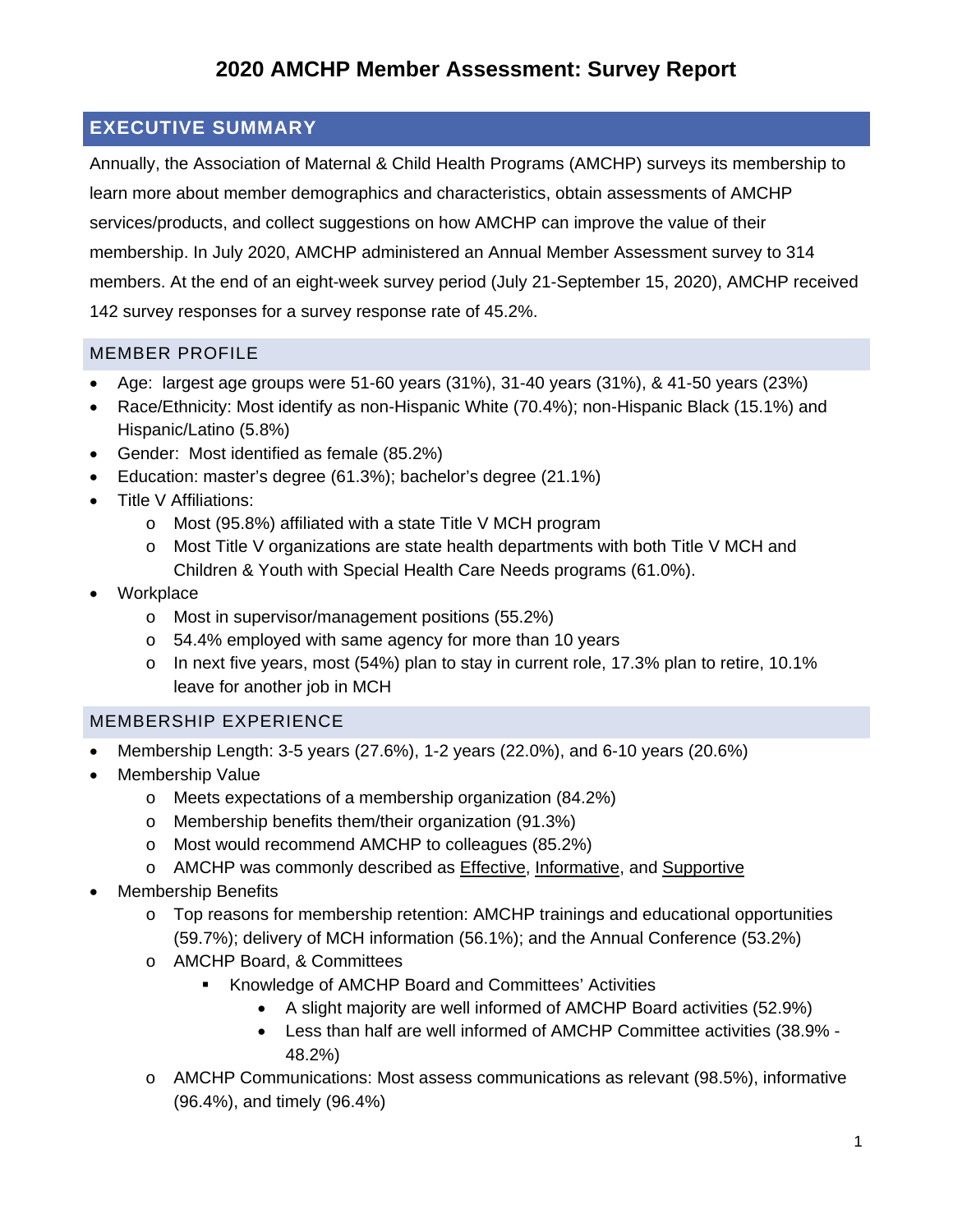#### <span id="page-2-0"></span>EXPERIENCE WITH AMCHP

- AMCHP Staff: most express satisfaction with AMCHP staff (94.4%) with knowledge/expertise, connections/referrals to resources, & ease of communication/contact ranked as the most valued aspects of staff interactions
- AMCHP Engagement & Support
	- o AMCHP's efforts are effective in family engagement (78.9%) and support of family leaders (77.7%)
	- $\circ$  AMCHP's efforts are effective in youth engagement (64.6%) and support of youth leaders (64.6%)
- AMCHP Activities, Events, & Services
	- o Most assess AMCHP activities, events, & services as high quality (52.6%-85.1%)
	- o Primary means of member participation are accessing AMCHP communications (99.3%) and participation in conference calls/webinars (93.5%)
	- o Many want to be engaged with AMCHP workgroups/taskforces (70.2%) and member committees (51.1%)
- AMCHP Impact
	- o AMCHP conducts activities/actions that help alignment of resources and improve support of MCH (81.5%-84.0%)
	- $\circ$  AMCHP conducts activities and actions that increase investment in MCH programs (76.5%-86.4%)
- Recommendations
	- $\circ$  Improving communication, adding more resources to support membership, financial support, and reducing the length of the Membership Assessment survey.

#### <span id="page-2-1"></span>MEMBER CAPACITY & NEEDS

- Top System-Level Priorities for Next 5 Years
	- o Addressing health equity (47.1%)
	- o Ability of state health departments to recruit/ retain highly competent staff (43.0%)
	- o Addressing institutional/structural racism (38.0%)
	- o Federal/State general funding (38.0%)
	- $\circ$  Policies influencing public health priorities & the public health agenda (28.9%)
- Improvements Needed for Epidemiologic/Analytic Capacity Areas
	- o Economic analysis/evaluation (66.7%)
	- o Program evaluation (54.8%)
	- o Using scientific evidence to support program interventions or actions (49.2%)
- Knowledge and Application of MCH Best Practices and Innovation Station
	- o Nearly half had knowledge of best practices in the distinct areas of data, policy, and program practice (44.9%-46.5%) with 50% reporting knowledge of Innovation Station
	- o Lesser percentages reported applying data (43.3%) and policy (39.4%) best practices and using Innovation Station (38.9%) in their work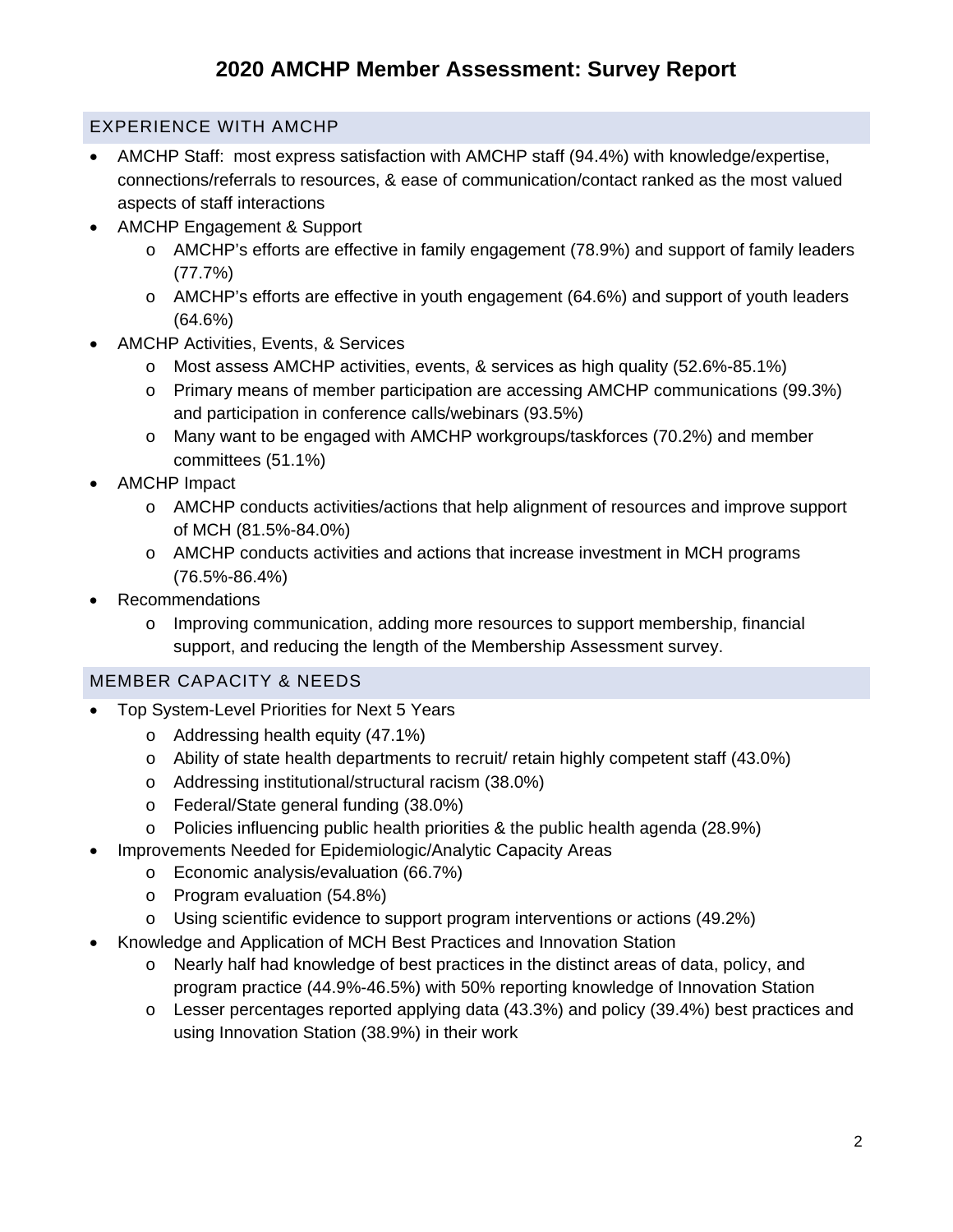#### **Figures & Tables**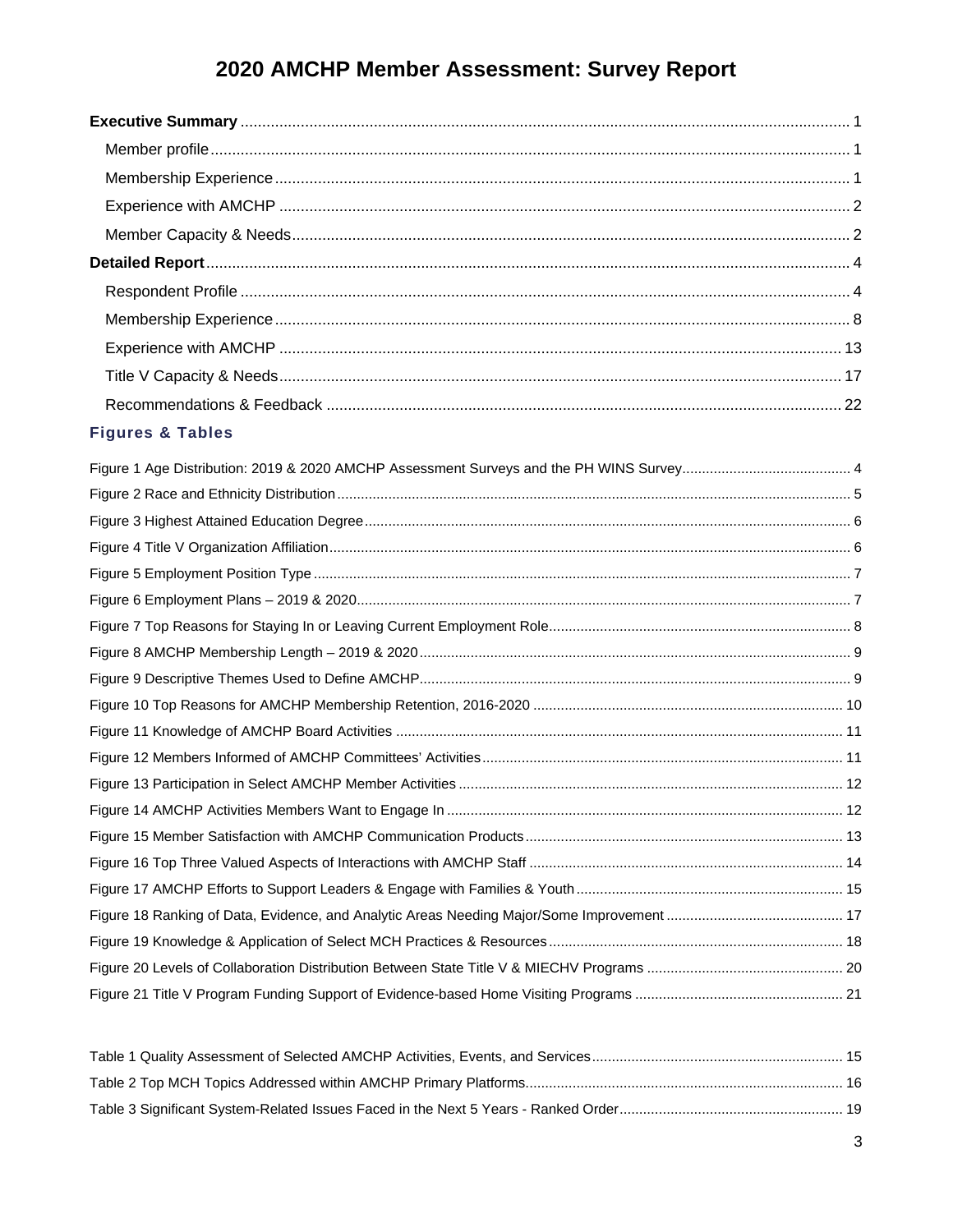#### <span id="page-4-0"></span>**DETAILED REPORT**

Annually, the Association of Maternal & Child Health Program (AMCHP) surveys its membership to ask for their assessments of AMCHP services/products and suggestions on how AMCHP can improve the value of their membership. In July 2020, AMCHP administered its 2020 Annual Member Assessment survey to 314 members. At the end of an eight-week survey period (July 21-September 15, 2020), AMCHP received 142 survey responses for a survey response rate of 45.2%.

#### <span id="page-4-1"></span>**RESPONDENT PROFILE**

#### DEMOGRAPHICS

#### AGE

The 2020 Member Assessment respondents' ages ranged between 26 years to more than 66 years of age. The largest age groups were the 51-60 (31%), 31-40 (28%) and 41-50 (23%) groups.

The age distribution among the four oldest age groups is similar to age distributions among 2019 AMCHP Member Assessment and the Public Health Workforce Interests and Needs Survey (PH WINS Survey)<sup>[i](#page-23-0)</sup>, which was representative of the 2017 national public health workforce. These similarities show a skew towards an older public health workforce with approximately one-third of respondents who are forty years old or younger in all three surveys. Figure 1 shows the respondent age distributions for respondents of AMCHP's 2019 and 2020 Member Assessment Surveys and the national PH WINS Survey.



<span id="page-4-2"></span>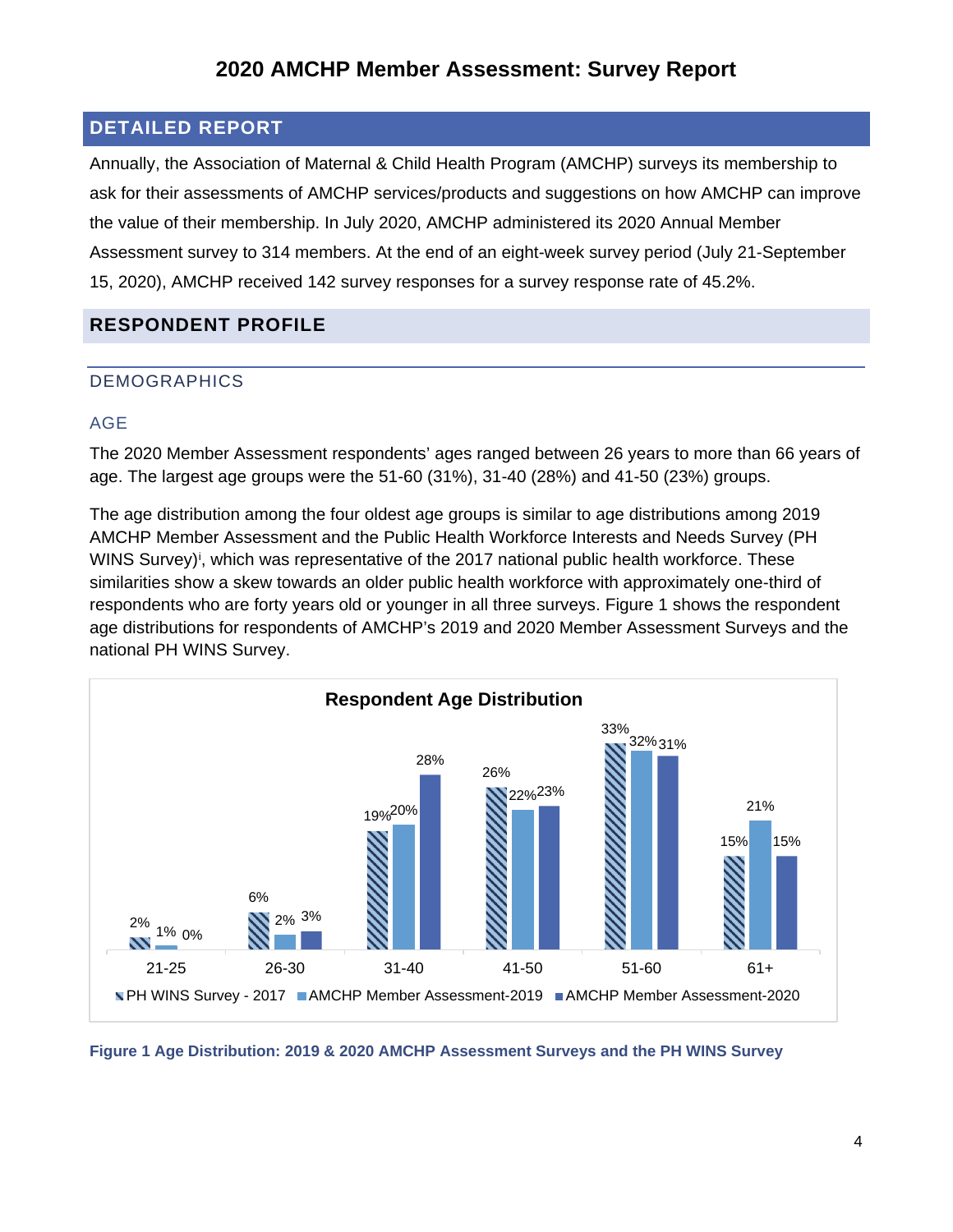#### RACE/ETHNICITY AND GENDER

For racial and ethnic composition of AMCHP's membership, the majority (71.9%) identify as "White, non-Hispanic or Latino" followed by "Black, non-Hispanic or Latino" at 15.1%. However, AMCHP membership has a very low percentage that identify as Hispanic at 5.8%. The 2020 racial/ethnic distribution is similar to the racial/ethnic distribution seen for 2019 survey respondents. (Figure 2) For gender, most (85.2%) self-identify as female.



#### <span id="page-5-0"></span>**Figure 2 Race and Ethnicity Distribution**

#### EDUCATION ATTAINMENT AND FIELD OF STUDY

Over half of the respondents (61.7%) indicated having a master's degree with bachelor's degree attainment placing a distant second (21.3%). For comparison, respondents to the 2020 Member Assessment had a higher percentage of graduate level degrees than the nationally representative respondents of the PH WINS Survey. PH WINS Survey (2017) shows 31% of respondents had a masters or doctoral degree, while 73.2% of the 2020 AMCHP Member Assessment Survey respondents indicated having a masters or doctoral degree. Figure 3 shows the distribution of highest attained degrees among 2020 Member Assessment Survey respondents.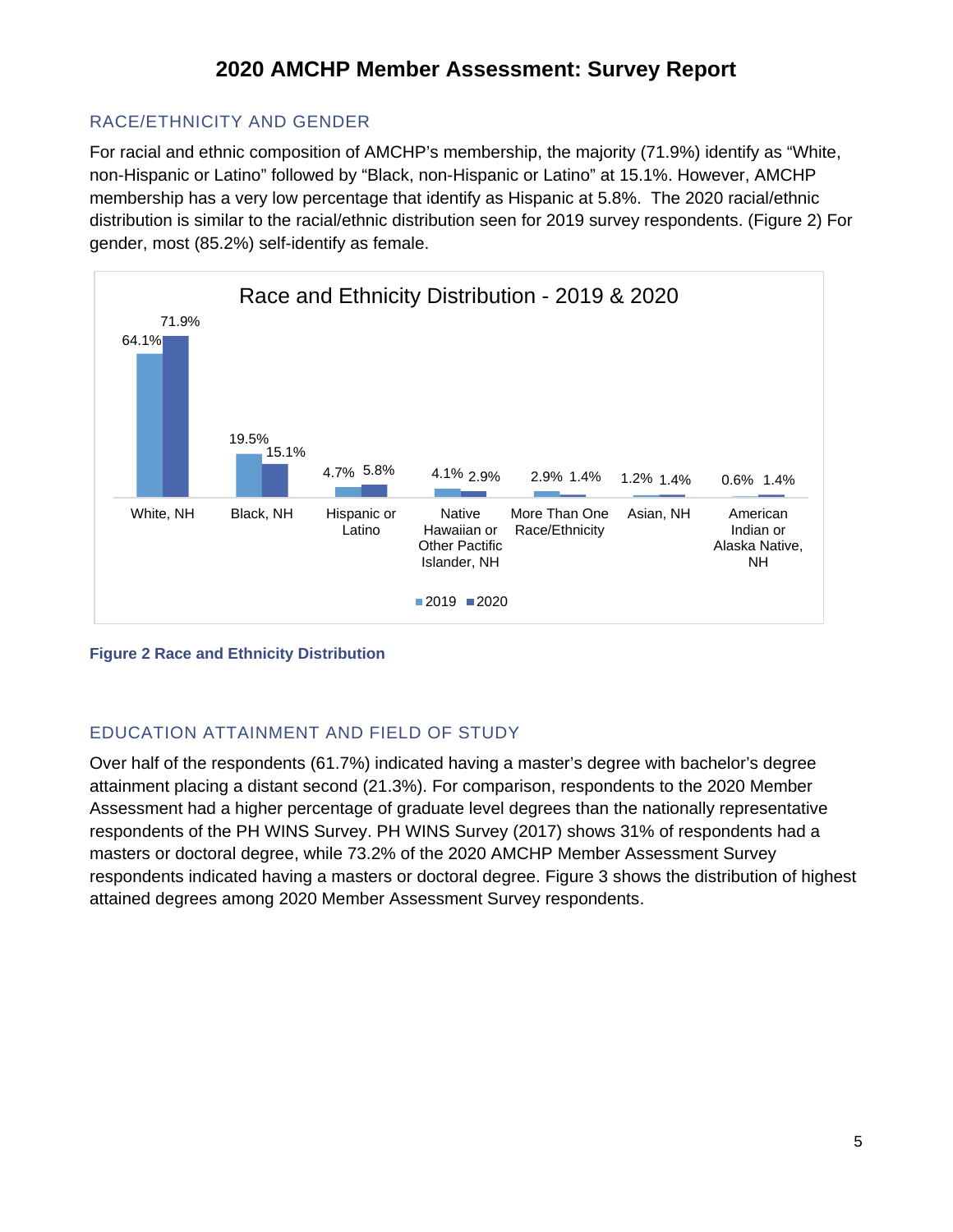**2020 AMCHP Member Assessment: Survey Report**



**Figure 3 Highest Attained Education Degree**

#### TITLE V MCH AFFILIATION - WORKPLACE

Most respondents (95.8%) indicated an active affiliation to a Title V MCH Block Grant program. Title V affiliation is defined as being employed by or volunteering with a Title V MCH program. Most members' Title V affiliation (61.0%) was attributed to employment at a state health department that housed both MCH & CYSHCN programs. The distribution of Title V organization affiliations among survey respondents can be found in Figure 4.



**Figure 4 Title V Organization Affiliation**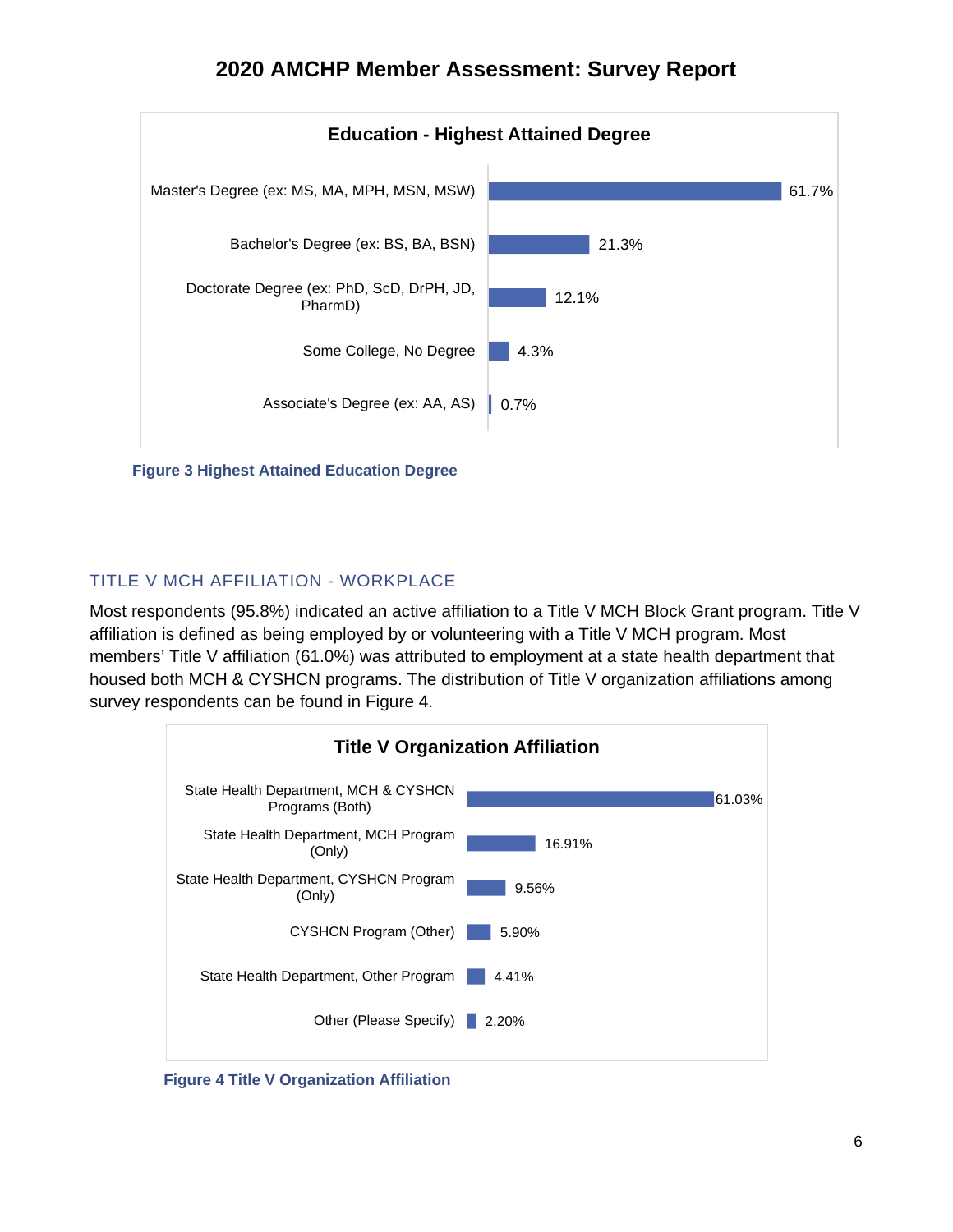#### EMPLOYMENT POSITION

Most respondents reported being employed in supervisory/managerial roles (Figure 5). Additionally, the most common positions reported by respondents were: Administrator/Manager of Unit, Section, or Program; State CYSHCN Director; and Family Representative - Title V/CYSHCN Program.



**Figure 5 Employment Position Type** 

#### EMPLOYMENT RETENTION

Workforce retention and recruitment were identified as a top priority for 2020 survey respondents as shown later in this report. Half of the respondents reported being in the MCH field and employed at their current agency for more than 10 years at 55.8% and 54.4%, respectively. A slight majority of the 2020 respondents (54.0%) indicated plans to stay in their current roles for the next 5 years. Although this is an absolute percentage increase from plans reported by 2019 Member Assessment respondents, the increase is not statistically significant. Figure 6 shows a comparison between 2019 and 2020 regarding future employment plans. A higher percentage of 2020 respondents planned to retire within the next five years compared to 2019 survey respondents. (Figure 6)



<span id="page-7-0"></span>**Figure 6 Employment Plans – 2019 & 2020**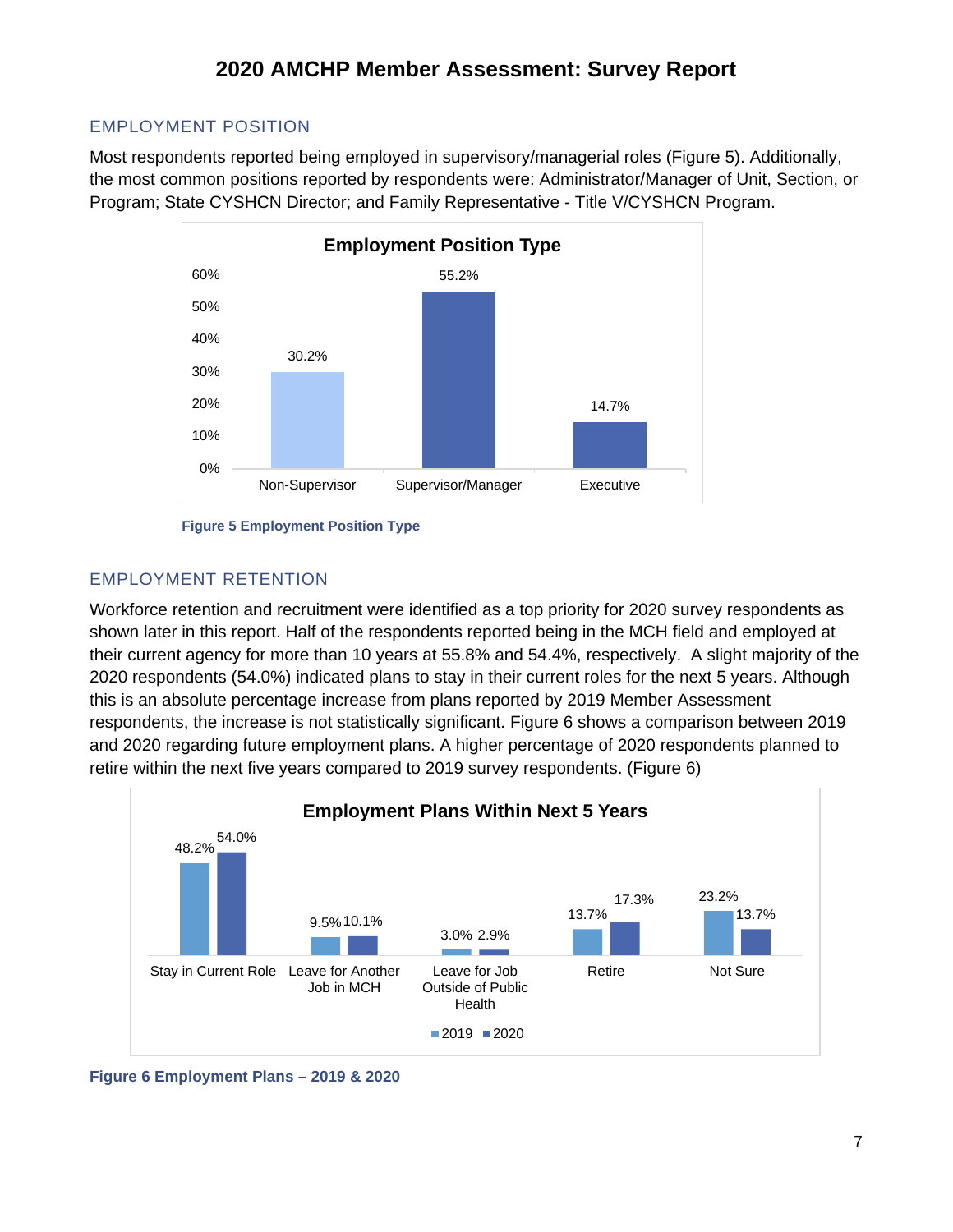For those who plan to stay in their current role, job satisfaction was the top reason for staying as selected by 73.7% of the respondents. The remaining top reasons for staying in current roles were distant from the top reason, but more clustered together: benefits (39.5%), satisfaction with their supervisor (35.5%), flexible work schedule (31.6%), and workplace environment (23.7%).

For respondents reporting that they did not plan to stay in their current roles for the next five years, no single reason for leaving was overwhelmingly selected. The top reason selected for staying was opportunities for advancement (31.7%) followed by more clustered reasons selected for leaving: workplace environment (21.7%), retirement (20.0%), burnout (18.3%), and leadership change (16.7%). (Figure 7)



**Figure 7 Top Reasons for Staying In or Leaving Current Employment Role** 

#### <span id="page-8-0"></span>**MEMBERSHIP EXPERIENCE**

#### MEMBERSHIP LENGTH

Overall, the largest percentage of respondents have been AMCHP members between one and five years (49.7%). Slightly more than a one-third of survey respondents (39.7%) have been members for a substantial amount of time, six years or greater. Compared to the member survey respondents in 2019, significantly more respondents indicated they were relatively new to AMCHP membership at 5.9% and 10.6%, respectively. Figure 1 shows the distribution of membership length among survey respondents for the 2019 and 2020 Member Assessment Surveys.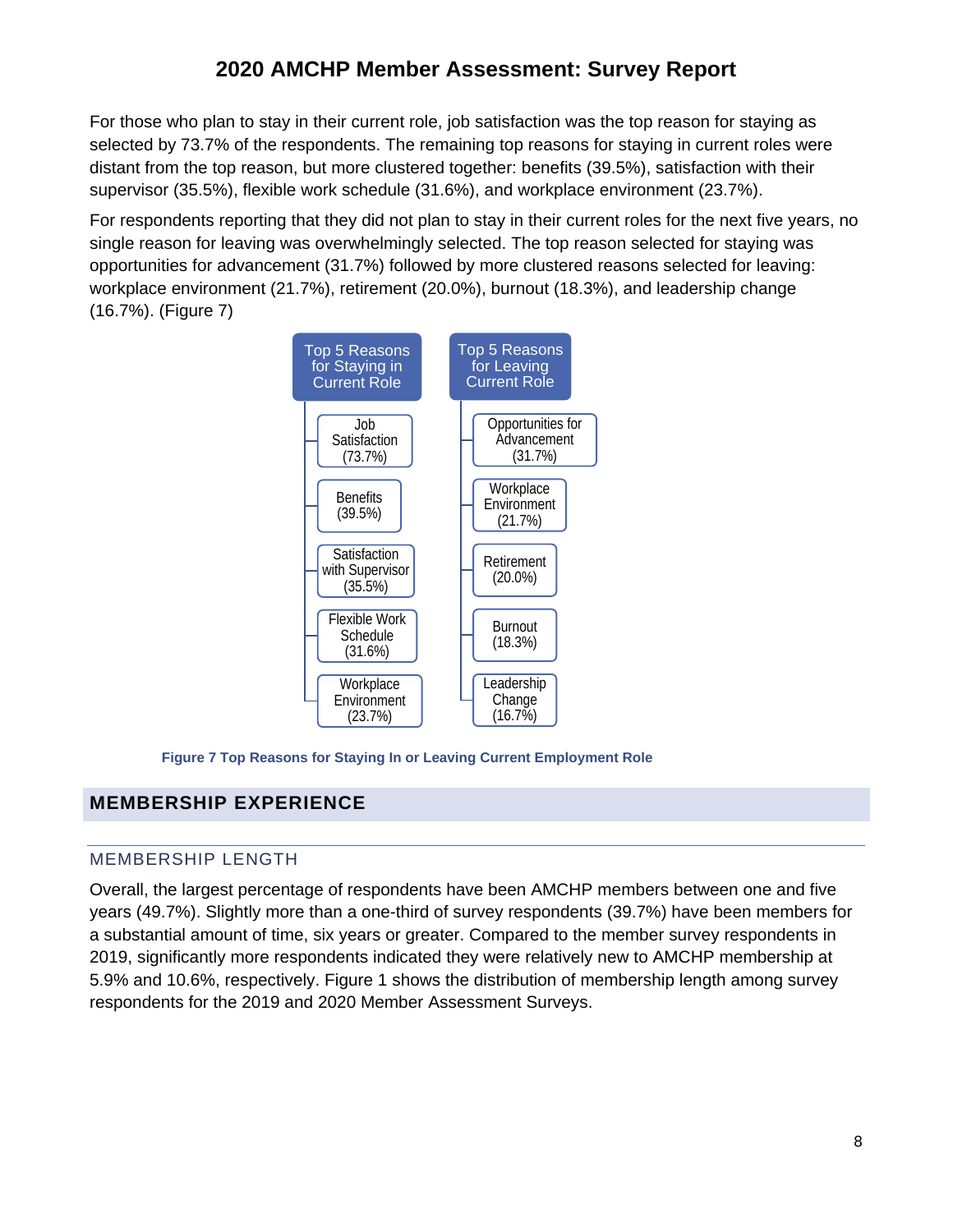

<span id="page-9-0"></span>**Figure 8 AMCHP Membership Length – 2019 & 2020**

#### MEMBERSHIP SATISFACTION AND RETENTION

Overall, most (84.2%) report that AMCHP meets their expectations of a member organization. Moreover, 91.3% believe that they are benefitting from their or their organization's AMCHP membership. Over half (66.9%) indicate their satisfaction with membership has remained the same over the past year.

Survey respondents were asked to describe AMCHP using one descriptive word. The most common themes of the collection of description words were *Effective, Informative*, and *Supportive*. Themes of the descriptive word compilation are shown in Figure 9.



<span id="page-9-1"></span>**Figure 9 Descriptive Themes Used to Define AMCHP**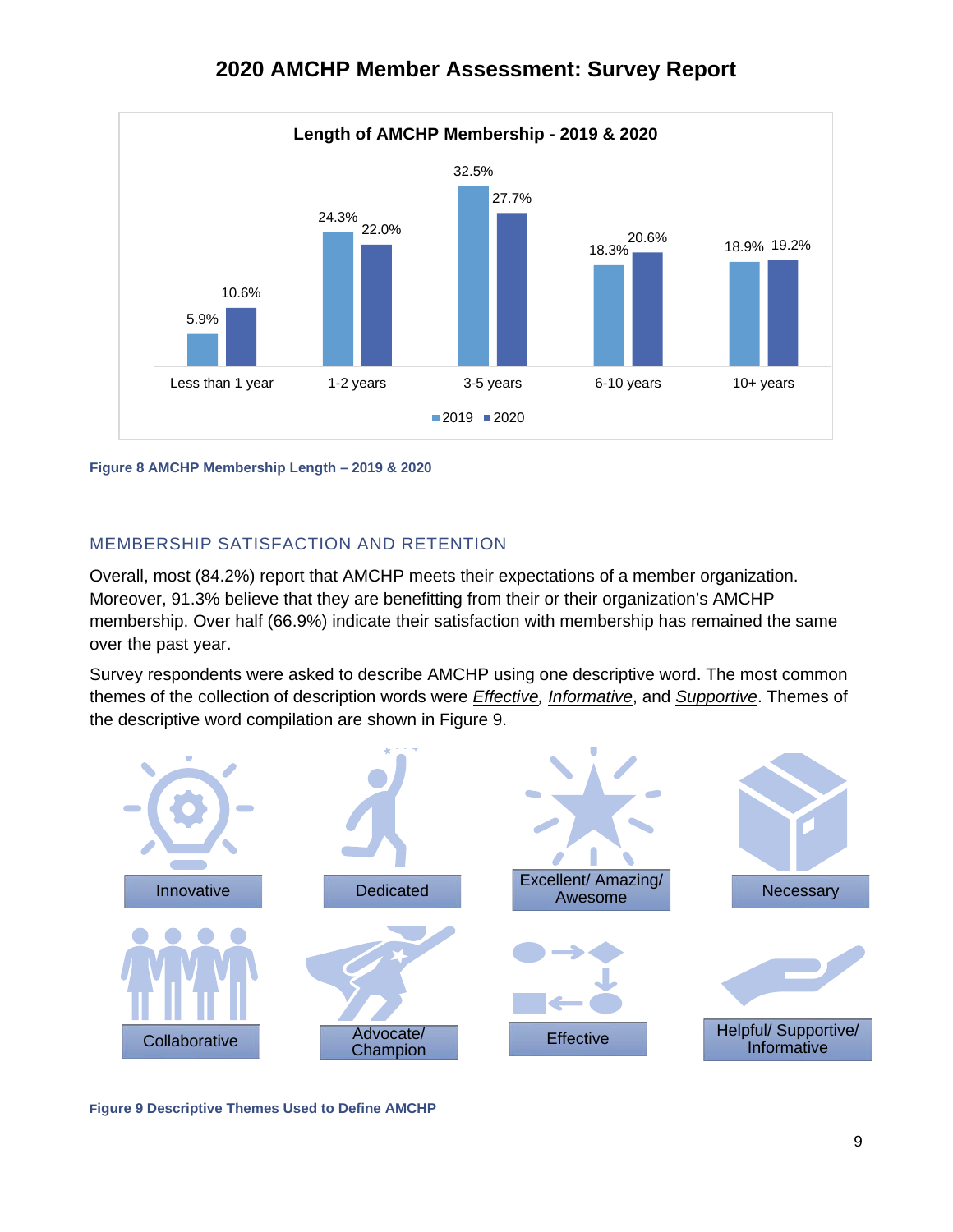In 2020, the top three reasons for continuing AMCHP membership were trainings and educational opportunities (59.7%); delivery of MCH information (56.1%); and the annual conference (53.2%) as shown in Figure 10. The ranking of top reasons for membership retention changed slightly in 2020 compared to previous years. For the past five years, delivery of MCH information and the annual conference have consistently placed among the top three reasons for membership retention. (Figure 10)



<span id="page-10-0"></span>**Figure 10 Top Reasons for AMCHP Membership Retention, 2016-2020**

Most respondents (85.2%) indicated they would be "very likely" or "likely" to recommend AMCHP to colleagues. Reasons for recommending membership to others included: the range of resources available; networking and sharing opportunities; and information and trainings offered. A notable quote from a respondent states, *"AMCHP is the greatest resource we have in MCH. It's my go to for everything. I don't want to think about what it would be like to work in this field without it."*

#### AMCHP BOARD AND COMMITTEES

#### KNOWLEDGE OF AMCHP BOARD ACTIVITIES

In 2020, a slight majority reported being either very or moderately informed of AMCHP Board activities (52.9%), which is slightly less than the 58.5% in 2019. Although the percentage of respondents who are "Very Informed" of Board activities decreased from 15.2% in 2019 to 11.8% in 2020, the respondent percentages for being "Slightly Informed" and "Not Informed" changed in positive directions between 2019 and 2020. "Slightly Informed" responses increased from 25.6% to 40.4% and "Not Informed" responses decreased from 15.9% to 6.6%, which indicates some success with increasing a general awareness of Board activities among membership. (Figure 11)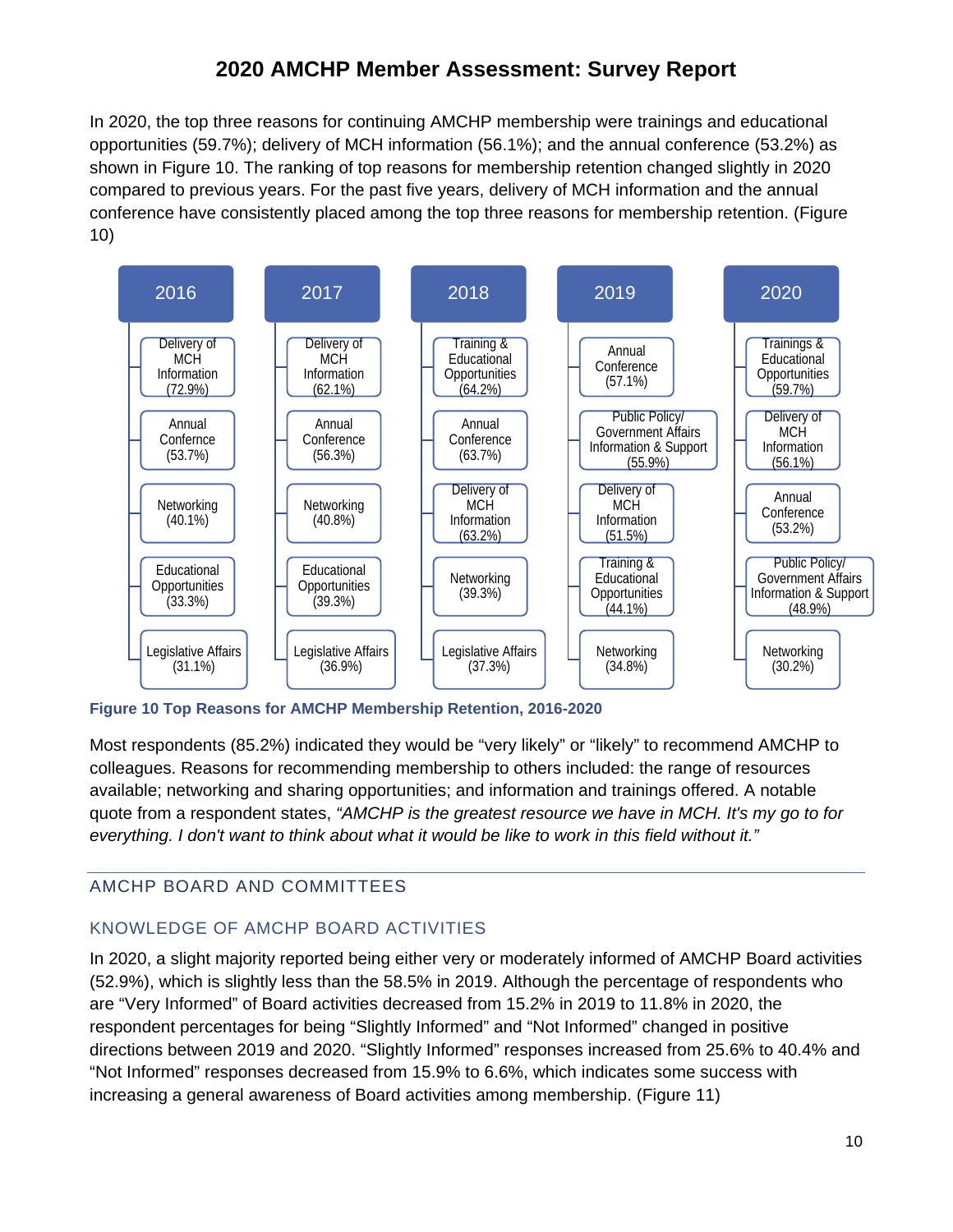

#### <span id="page-11-0"></span>**Figure 11 Knowledge of AMCHP Board Activities**

#### KNOWLEDGE OF AMCHP COMMITTEES

Overall, less than half of respondents indicate being either very or moderately informed of AMCHP Committee activities. Between 2019 and 2020, the level of knowledge increased slightly for the Family & Youth Leadership Committee and slightly lessened for the Best Practices and Legislative/Health Care Finance Committee. The Health Equity Committee was the newest committee having been in operation for only six months at the time of the survey's administration. (Figure 12)



<span id="page-11-1"></span>**Figure 12 Members Informed of AMCHP Committees' Activities**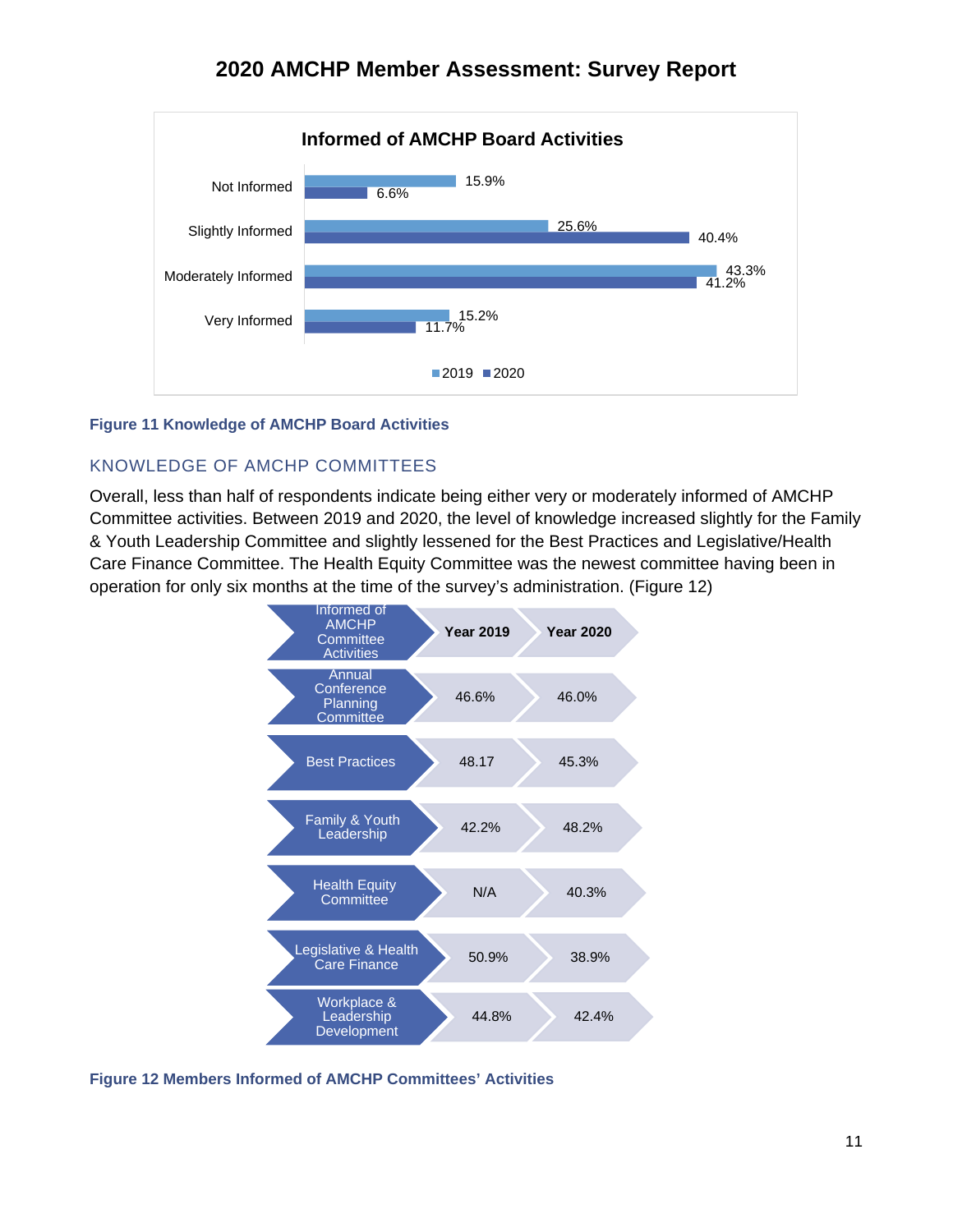#### PARTICIPATION IN AMCHP MEMBER ACTIVITIES

Most survey respondents indicated that they read emails, newsletters, or other publications from AMCHP (99.3%) and participate in conference calls or webinars hosted by AMCHP (93.5%). Expectedly, far less reported participation in AMCHP workgroups, committees, task forces or serving on the Board of Directors (31.6%). However, there was a high percentage that indicated interest in becoming engaged in AMCHP work groups/task forces (70.2%) and a slight majority indicated interest engaging in AMCHP's member committees (51.1%). (Figures 13 & 14)







**Figure 14 AMCHP Activities Members Want to Engage In**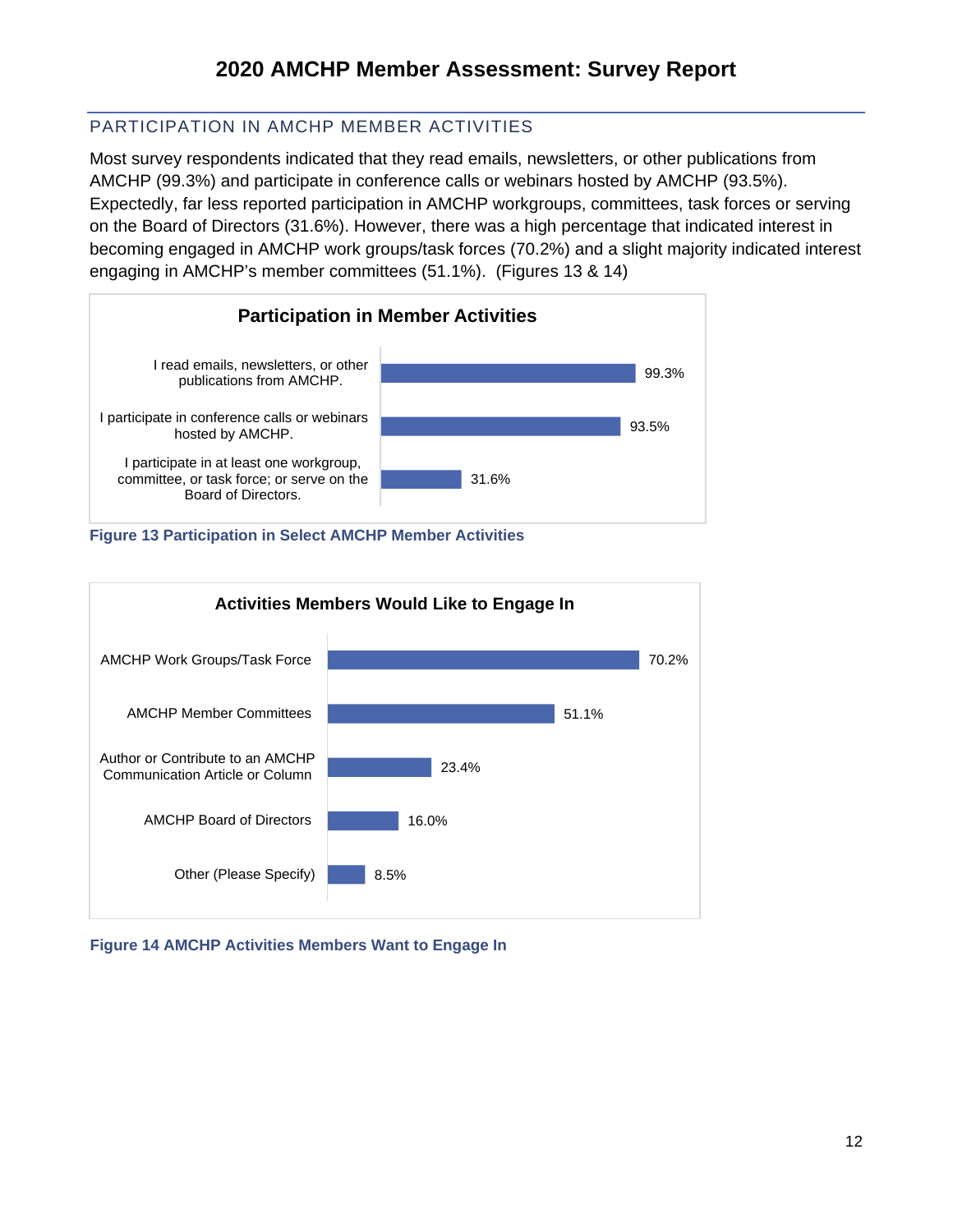#### AMCHP COMMUNICATIONS

#### COMMUNICATION PREFERENCES

For communications, survey respondents reported emails (87.6%), newsletters/update briefs (64.2%), and webinars (60.6%) as the most preferred ways to receive information, updates, and communications from AMCHP.

#### COMMUNICATION ASSESSMENT

Nearly all respondents were in agreeance ("strongly agree/ "agree") that AMCHP's communications are relevant (98.5%), informative (98.5%), and timely (96.4%). Most respondents reported satisfaction regarding AMCHP communication products including the Pulse e-newsletter, Member Briefs, and AMCHP's website. This satisfaction assessed for primary AMCHP communications have been relatively consistent from 2016 through 2020 as shown in Figure 15.



#### <span id="page-13-1"></span>**Figure 15 Member Satisfaction with AMCHP Communication Products**

#### <span id="page-13-0"></span>**EXPERIENCE WITH AMCHP**

#### AMCHP STAFF

Generally, AMCHP staff appear to be well connected to our membership and these connections are valued. Overall, 77.7% of respondents indicated having some contact with AMCHP staff over the past year primarily through attending a meeting or event that AMCHP staff participated in or attended (63.30%); attending the annual AMCHP Conference (62.39%); and receiving a response to a request for information (56.88%). Of those who interacted with AMCHP staff, 94.4% were satisfied with this experience. The three most valued aspects of interactions with AMCHP staff are knowledge and expertise; connections or referrals to resources; and ease of communication and contact (Figure 16).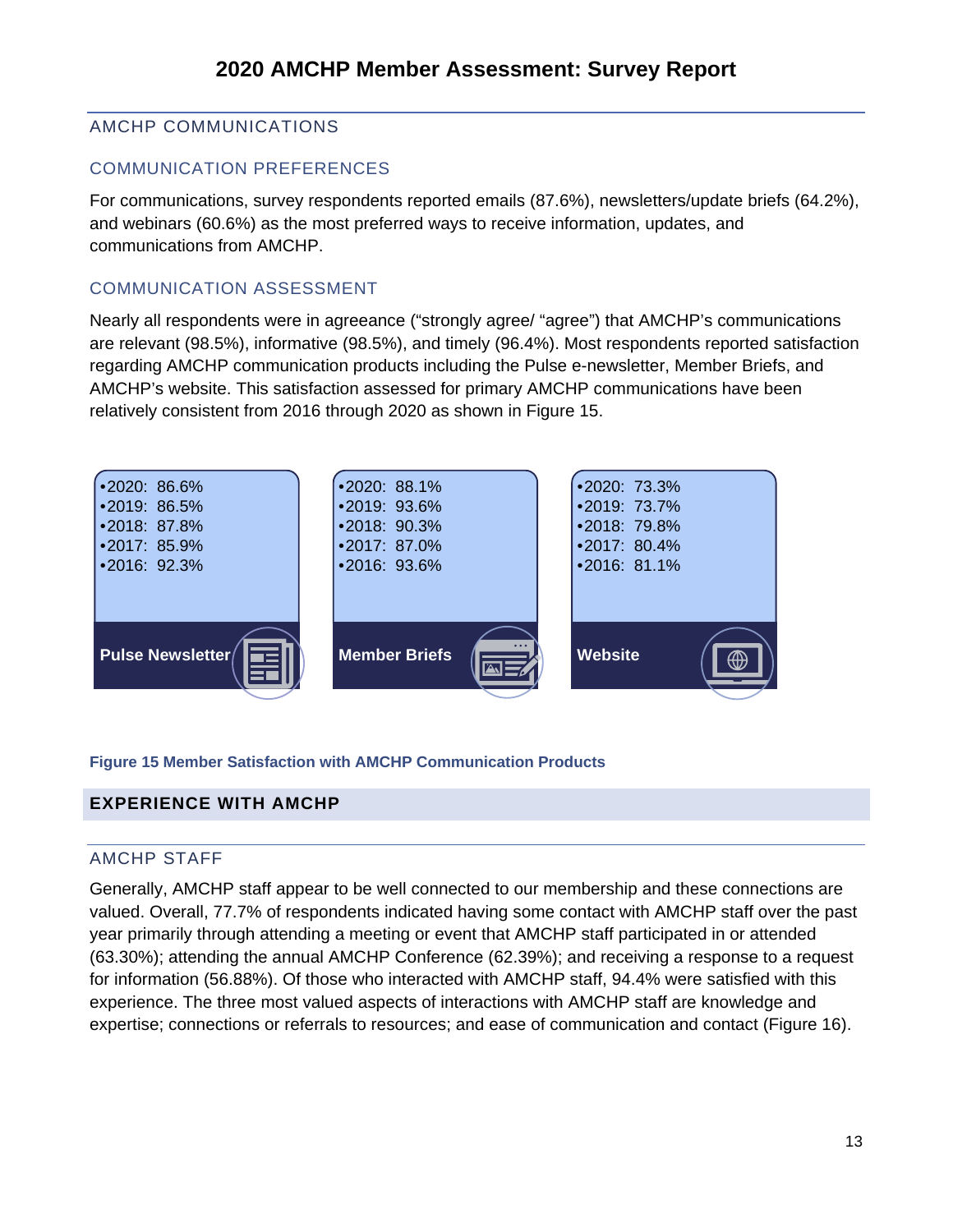

**Figure 16 Top Three Valued Aspects of Interactions with AMCHP Staff**

#### AMCHP ENGAGEMENT AND SUPPORT

#### WITH FAMILIES

Respondents were in agreeance that AMCHP's efforts to support family leaders and family engagement are effective at 77.7% and 78.9%, respectively (Figure 17). When prompted for suggestions on how to strengthen and expand support to families, the following themes emerged: collaboration, additional resources, financial assistance, and leadership roles/diversity of family leaders.

Respondents indicated a need for more collaboration among families and Title V teams, as efforts currently seem to be disjointed. Additional resources, such as materials in Spanish and trainings and/or learning collaboratives focused on family engagement, were also suggested. Financial assistance consisted of scholarships/funding as well as information on how to budget. Lastly, respondents expressed the need for parents to be in leadership roles and to have diversity among family leaders.

#### WITH YOUTH

A slight majority of respondents (64.6%) were in agreeance that AMCHP's efforts to support youth leaders and youth engagement are effective. (Figure 17) However, less than half of the respondents (44.0%) indicated their programs involved youth/young adults in an advisory or consultative role for their programs and 14.1% indicated not knowing how youth are being engaged in their respective program.

Suggestions for improving youth engagement consisted of information sharing, increased investment in youth, and youth input/collaboration. Respondents want to know more about AMCHP and other states' efforts to engage youth in their work as well as effective strategies that can be used. Increased investment in youth, in the form of time and resources, was another suggestion made by respondents. Respondents indicated that youth engagement was important, but their states are not actively engaging youth, or they are unaware of their state's efforts. Finally, a few respondents admitting not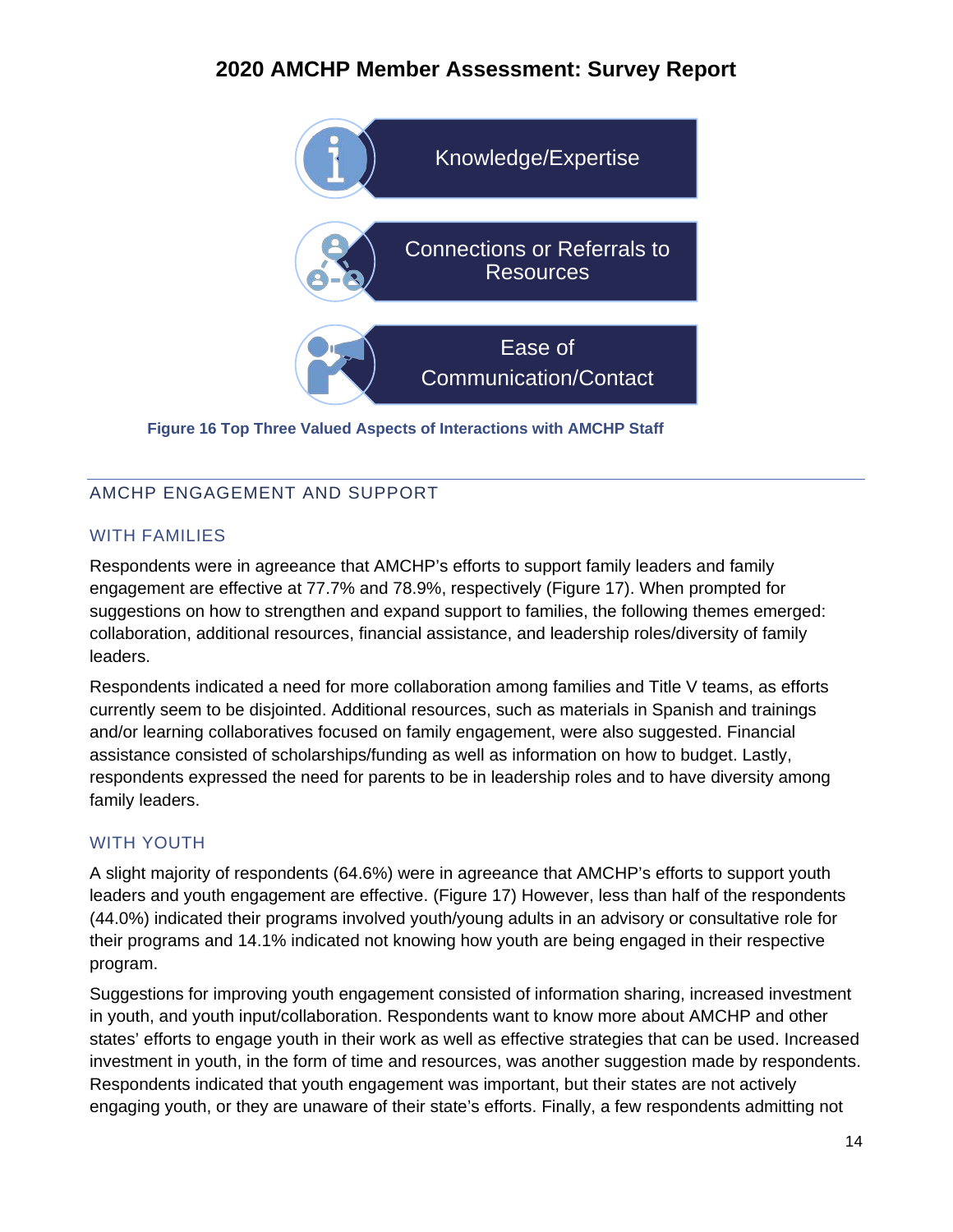knowing the best ways to engage youth and believed it would be better to solicit information about youth's opinions, needs, and how they would like to be engaged. Additionally, creating opportunities (i.e., scholarships) for youth to participate in AMCHP's Annual Conference was also highlighted.



<span id="page-15-0"></span>**Figure 17 AMCHP Efforts to Support Leaders & Engage with Families & Youth**

#### QUALITY OF AMCHP ACTIVITIES, EVENTS, & SERVICES

As shown in Table 1, most members find AMCHP's activities, events, and services are high quality ("Excellent" and "Very Good"). There were some variations in the proportions between 2019 and 2020 for the top rating assessments for the annual conference, communities of practice, and policy/advocacy training that had more than a -6% change between the 2019 and 2020 surveys.

#### <span id="page-15-1"></span>**Table 1 Quality Assessment of Selected AMCHP Activities, Events, and Services**

|                                                      | <b>Quality Rating = Excellent/Very Good</b> |       |
|------------------------------------------------------|---------------------------------------------|-------|
| <b>Activity/Event/Service</b>                        | 2019                                        | 2020  |
| Annual Conference                                    | 92.1%                                       | 85.1% |
| <b>Best Practices/Innovation Station</b><br>Resource | 58.0%                                       | 61.7% |
| <b>Communities of Practice</b>                       | 65.0%                                       | 52.6% |
| Informational Webinars                               | 72.6%                                       | 72.3% |
| Learning Modules/Toolkits                            | 63.9%                                       | 61.2% |
| <b>National Policy Calls</b>                         | 77.6%                                       | 75.0% |
| Policy/Advocacy Trainings                            | 69.8%                                       | 60.4% |
| <b>Request for Technical Assistance</b>              | 77.8%                                       | 74.6% |
| Trainings/Workshops                                  | 78.4%                                       | 73.7% |

Nonetheless, for 2020 survey respondents indicated attending a training/learning activity, 91.7% indicated that AMCHP training and learning activities provided the skills necessary to become more qualified in their position and 73.1% indicated that policy and/or advocacy training prepared them to engage in advocacy.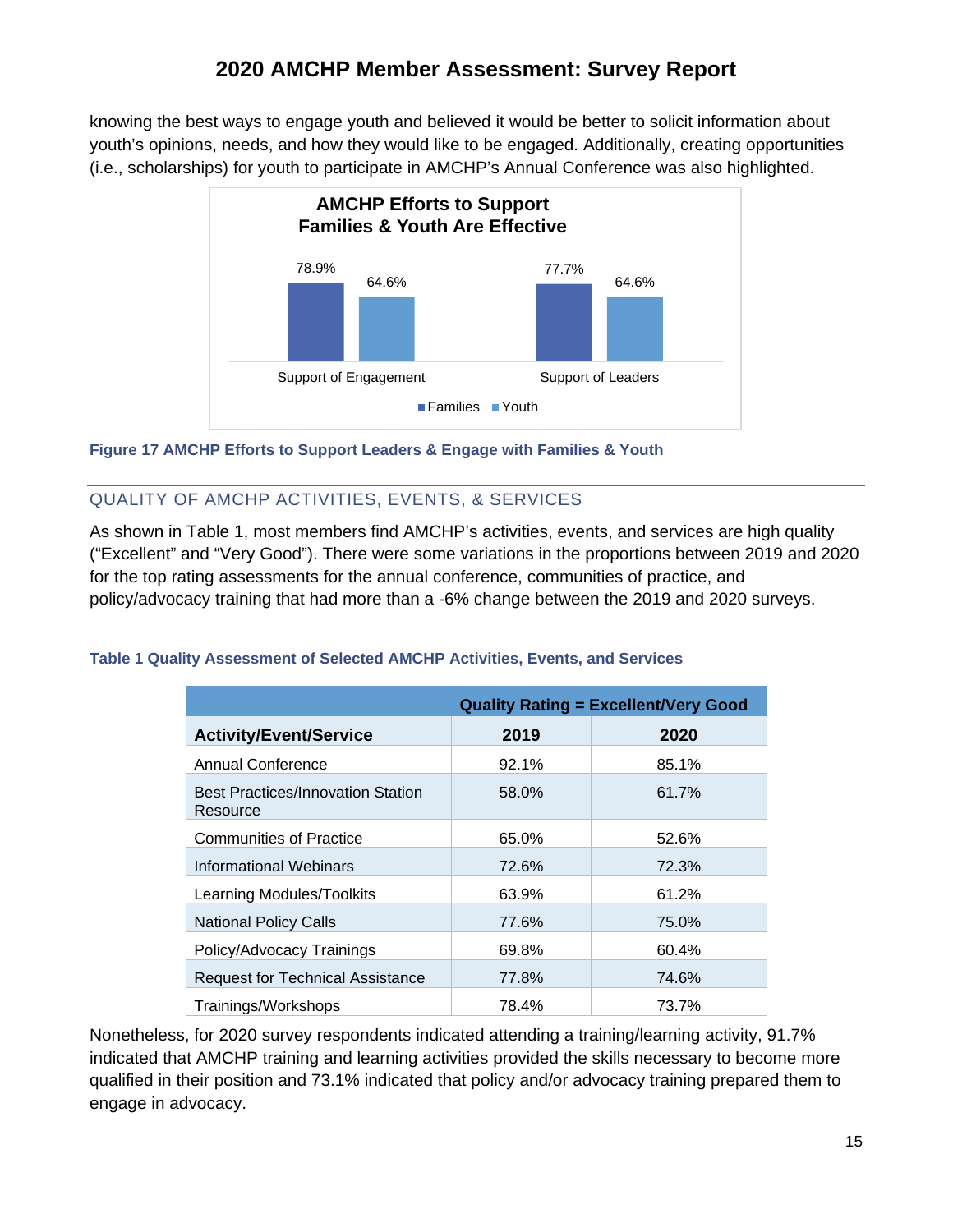#### AMCHP IMPACT

#### AMCHP REACH IN ADDRESSING MCH ISSUES AND TOPICS

Additionally, respondents were asked to indicate the settings where AMCHP has helped them address issues/topics related to the MCH population. The top four settings for receipt of information, training, and guidance were AMCHP-sponsored/-associated conferences or meetings and AMCHP communications/publications. Table 2 displays the top four topics addressed in the primary AMCHP platforms. Primarily, topics related to the children & youth with special health care needs (e.g., transition to adult services, medical home) and family and community engagement were addressed most on the primary AMCHP platforms. Maternal mortality and racial/ethnic disparities in health were among the top four topics in two of the four AMCHP primary platforms.

| <b>Platform</b>                                                         | <b>Top Topics Addressed</b>                                                                                     |                                                                                                                                                                  |                                                                                                                                                             |                                                                                                     |
|-------------------------------------------------------------------------|-----------------------------------------------------------------------------------------------------------------|------------------------------------------------------------------------------------------------------------------------------------------------------------------|-------------------------------------------------------------------------------------------------------------------------------------------------------------|-----------------------------------------------------------------------------------------------------|
|                                                                         | $\mathbf{1}$                                                                                                    | $\overline{2}$                                                                                                                                                   | 3                                                                                                                                                           | 4                                                                                                   |
| <b>AMCHP-Sponsored</b><br><b>/Associated Conferences</b><br>or Meetings | <b>Transition to Adult</b><br>Services for<br>Adolescents and<br>Youth with Special<br><b>Health Care Needs</b> | Medical Home for<br>Children/Youth<br>with Special<br><b>Health Care</b><br><b>Needs</b>                                                                         | <b>Family and Community</b><br>Engagement<br>Racial & Ethnic<br><b>Disparities in Health</b>                                                                | Social<br>Determinants of<br>Health                                                                 |
| <b>AMCHP Communications</b><br>& Publications                           | <b>Mental Health</b>                                                                                            | <b>Adolescent Well-</b><br><b>Visit</b>                                                                                                                          | <b>Medical Home for</b><br><b>CYSHCN</b><br><b>Transition to Adult</b><br>Services for<br>Adolescents and Youth<br>with Special Health<br><b>Care Needs</b> | Family &<br>Community<br>Engagement                                                                 |
| <b>AMCHP Guidance</b><br><b>Documents</b>                               | Medical Home for<br>Children/Youth with<br><b>Special Health Care</b><br><b>Needs</b>                           | Family &<br>Community<br>Engagement<br><b>Transition to</b><br><b>Adult Services for</b><br>Adolescents and<br>Youth with<br><b>Special Health</b><br>Care Needs | Developmental<br>Screening                                                                                                                                  | Maternal<br>Mortality<br>Newborn<br>Abstinence<br>Syndrome<br><b>Opioid Use</b><br><b>Disorders</b> |
| <b>Policy/Legislation</b><br><b>Guidance or Information</b>             | <b>Maternal Mortality</b>                                                                                       | <b>Medical Home for</b><br>Children/Youth<br>with Special<br><b>Health Care</b><br><b>Needs</b>                                                                  | <b>Newborn Abstinence</b><br>Syndrome<br><b>Opioid Use Disorders</b><br>Developmental<br>Screening                                                          | Racial & Ethnic<br>Disparities in<br><b>Health</b>                                                  |

<span id="page-16-0"></span>**Table 2 Top MCH Topics Addressed within AMCHP Primary Platforms**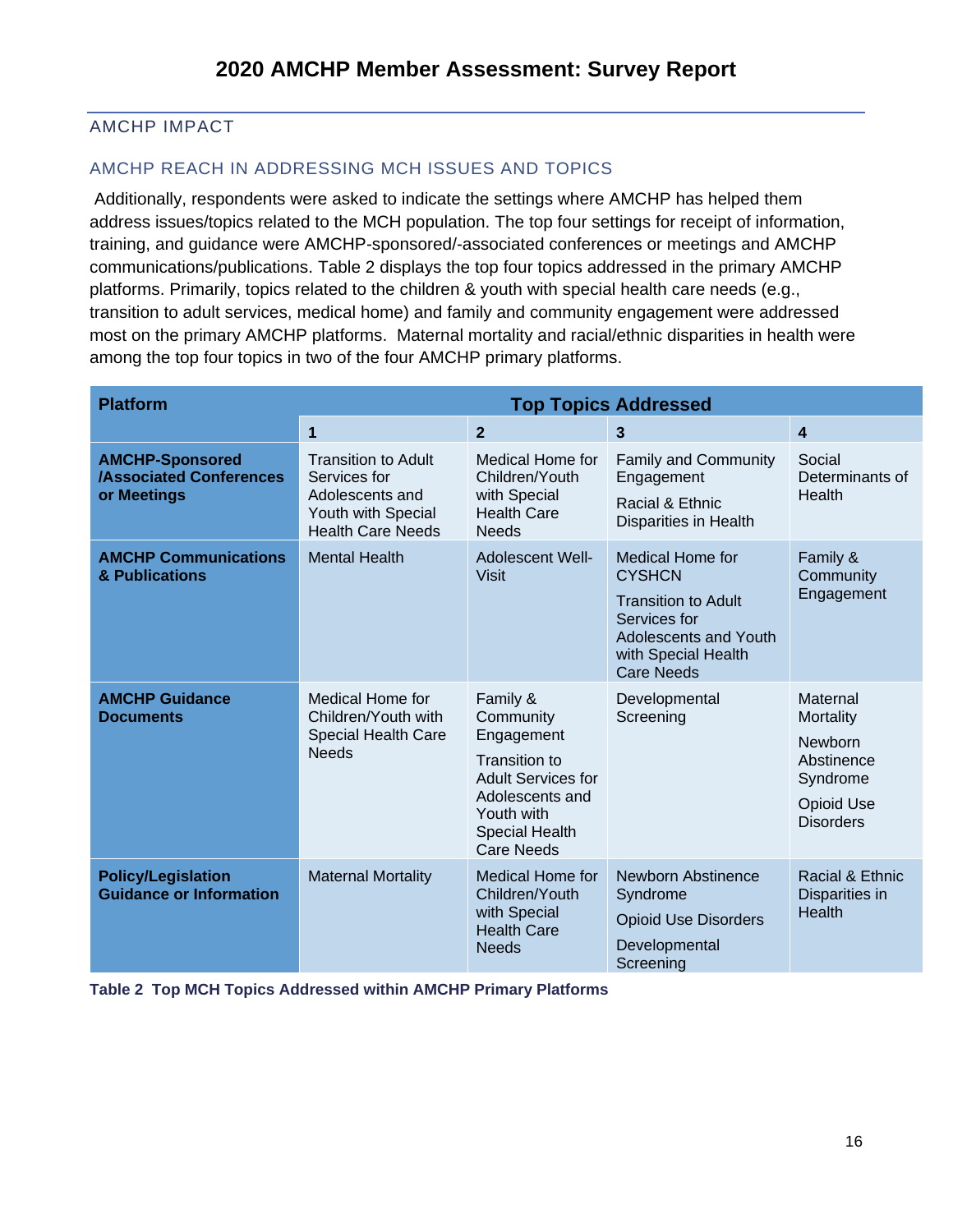#### AMCHP ALIGNMENT AND INVESTMENT

AMCHP is working to increase alignment of resources and investment in MCH programs as assessed by most respondents who indicate that AMCHP has helped to:

- Align Resources and Improve Support of MCH
	- o Identify and promote innovations that strategically leverage resources across programs (81.5%)
	- o Develop innovative and effective programs and policies that address critical issues affecting the MCH population (82.4%)
	- o Build capacity of the MCH field to respond rapidly to emerging public health threats and other crises that endanger the health of women, children, youth, families, and communities (84.0%)
- Increase Investment in MCH Programs
	- O Develop effective messages to convey the MCH story and value of MCH investments (83.2%)
	- O Build and sustain a well-informed network of MCH advocates (84.0%)
	- O Cultivate MCH champions among federal policymakers (76.5%)
	- O Raise the visibility of the MCH field (86.4%)

#### <span id="page-17-0"></span>**TITLE V CAPACITY & NEEDS**

Respondents were prompted to assess their organization's current capacity and identify areas where their organization may need additional assistance with increasing capacities. Individuals were requested to provide information for the following areas:

- Analysis and evaluation
- Use of evidence in program practice and policy development
- Knowledge and application of MCH best practices
- Knowledge and use of AMCHP Innovation Station
- Knowledge and use of life course indicators

#### EPIDEMIOLOGIC AND ANALYTIC CAPACITY

When asked about their organization's capacity with epidemiology or analytic functions, survey respondents revealed the top three areas that require "major improvement" or "some improvement": 1) economic analysis or evaluation, 2) program evaluation, and 3) using scientific evidence to support program interventions or actions. The top three and the remaining ranked epidemiologic/analytic capacity items are shown in Figure 18.

| 1. Economic Analysis or Evaluation                                                 |
|------------------------------------------------------------------------------------|
| 2. Program Evaluation                                                              |
| 3. Using Scientific Evidence to Support Program Interventions or<br><b>Actions</b> |
| 4. Using Scientific Evidence to Support Policy Development                         |
| 5. Creation of Analysis Plans (Tie)                                                |
| 5. Life Course Indicators to Inform MCH Programs, Practice, and Policy<br>(Tie     |
| 6. Needs Assessments and Prioritization of Identified Issues                       |

<span id="page-17-1"></span>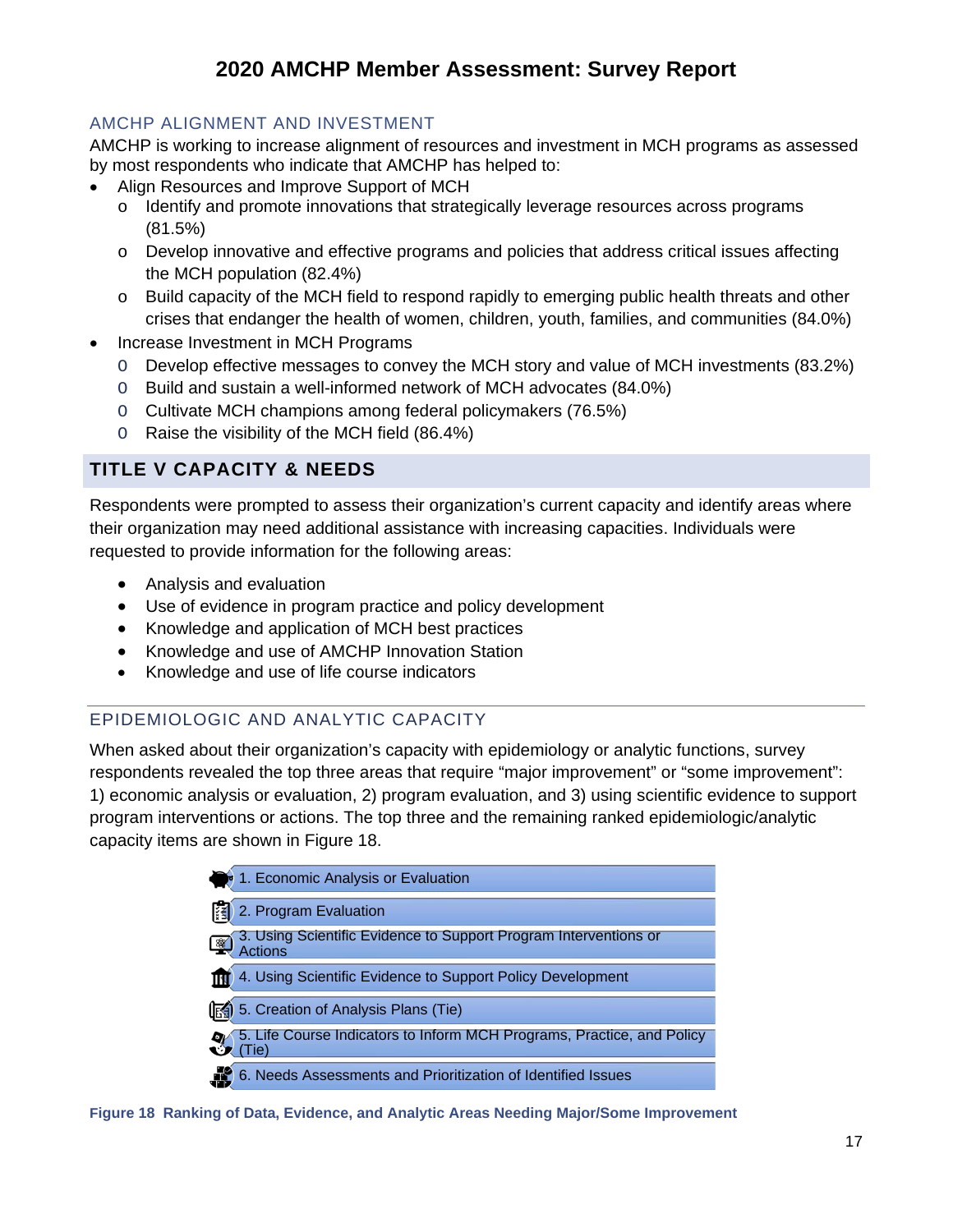#### KNOWLEDGE & APPLICATION OF MCH BEST PRACTICES AND RESOURCES

Members were asked about their knowledge and application of the MCH-related best practices in policy, program practice, and data; and AMCHP's Innovation Station (IS) that serves as a resource, guidance, and repository to MCH best practices. Nearly half of the respondents (44.9%-46.5%) had general knowledge of best practices in data, policy, and program practice with 50% having knowledge of IS. Slightly lesser percentages reported applying data (43.3%) and policy (39.4%) best practices and using IS (38.9%) in their work. Encouragingly, few reported not being aware of the programmatic best practices (7.9%). (Figure 19)



#### **Figure 19 Knowledge & Application of Select MCH Practices & Resources**

#### TOP SYSTEM-RELATED ISSUES

Respondents were asked to select the top system-related issues that their organization would face over the next five years. The top three selected issues are addressing health equity (47.1%); ability of state health departments to recruit and retain highly competent staff (43.0%); and addressing institutional and structural racism (38.0%). Table 3 shows the system-related issues in ranked order.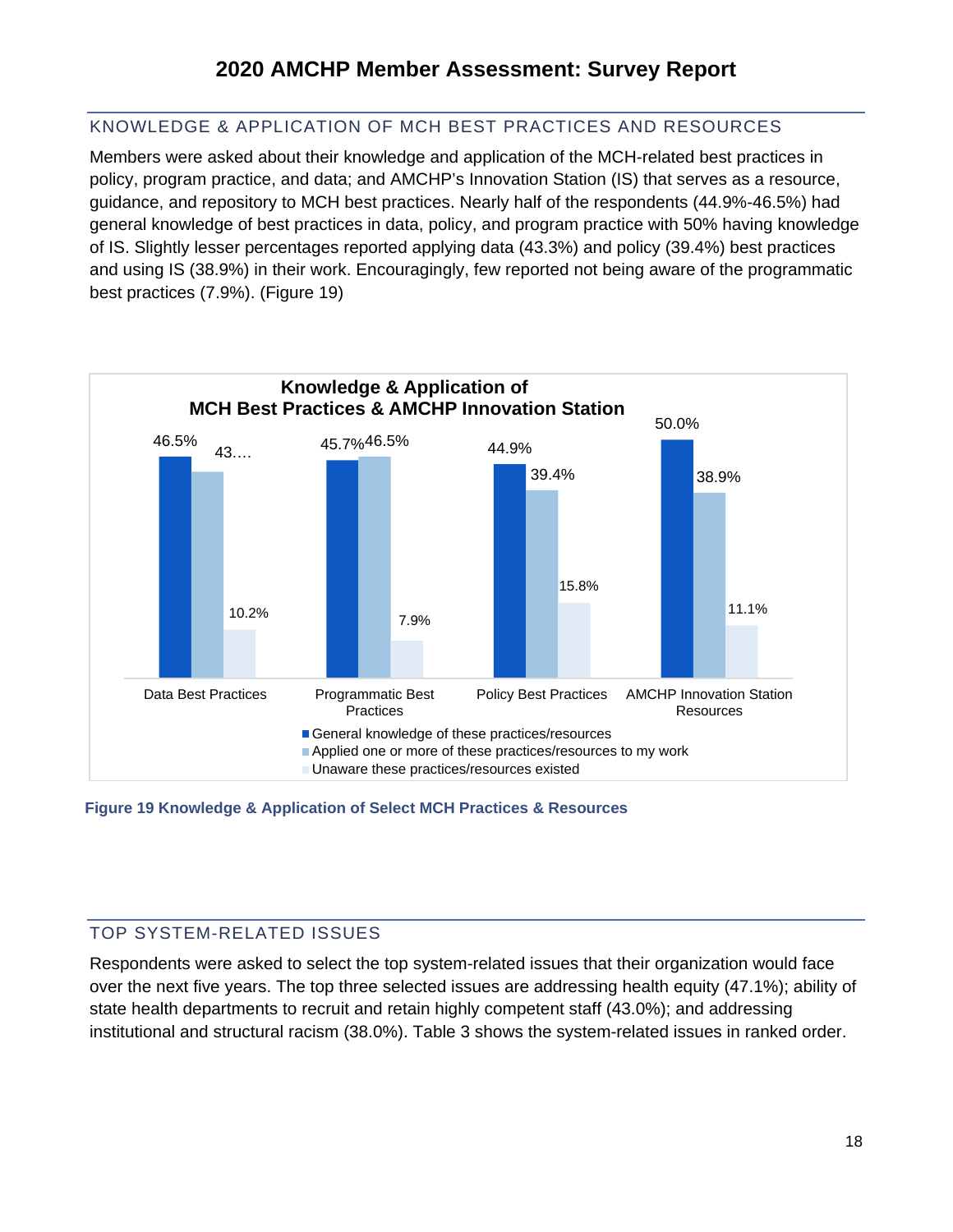|                | Addressing health equity (47.1%)                                                                               |
|----------------|----------------------------------------------------------------------------------------------------------------|
| $\overline{2}$ | Ability of state health departments to recruit and retain highly competent staff<br>(42.98%)                   |
| 3              | Addressing institutional and structural racism (38.0%)                                                         |
| $\overline{4}$ | Federal/State general funding (35.5%)                                                                          |
| 5              | Politics influencing public health priorities and the public health agenda<br>(28.9%)                          |
| 6              | Using evidence-based/research-informed interventions and strategies to<br>improve quality and outcomes (18.2%) |
| $\overline{7}$ | Adjusting public health processes and structures to meet an immediate need<br>(17.4%)                          |
| 8              | Retirement and loss of senior key staff with institutional memory and general<br>"go-to" capabilities (16.5%)  |
| 9              | Access to data for program/health outcome assessments and quality<br>improvement processes (13.2%)             |
| 10             | Accountability and demonstration of value (9.9%)                                                               |
| 11             | Monitoring and reporting of health care quality and efficiency (7.4%)                                          |
| 12             | Flexibility of funds (6.6%)                                                                                    |
| 13             | Reporting of standardized evaluation criteria associated with grant programs<br>(4.1%)                         |

#### <span id="page-19-0"></span>**Table 3 Significant System-Related Issues Faced in the Next 5 Years - Ranked Order**

#### **ASSESSMENT OF TITLE V COLLABORATION AND SUPPORT**

#### WITH MATERNAL, INFANT, AND EARLY CHILDHOOD HOME VISITING PROGRAMS (MIECHV) AND EVIDENCE-BASED HOME VISITING PROGRAMS

Due to the importance of partnerships between state Title V MCH and Maternal, Infant, and Early Childhood Home Visiting (MIECHV) programs, respondents were asked to assess collaboration and support efforts between the two programs.

Most respondents report being satisfied with their state's Title V (82.1%) and MIECHV (86.0%) efforts to collaborate with the other. Respondents were also asked to assess the extent of collaboration between their state's Title V MCH and MIECHV programs using a five levels of collaboration scale adapted from Hogue's Level of Community Linkage.<sup>[ii](#page-23-1)</sup> The five levels of collaboration are defined as follows in the order of collaboration level hierarchy: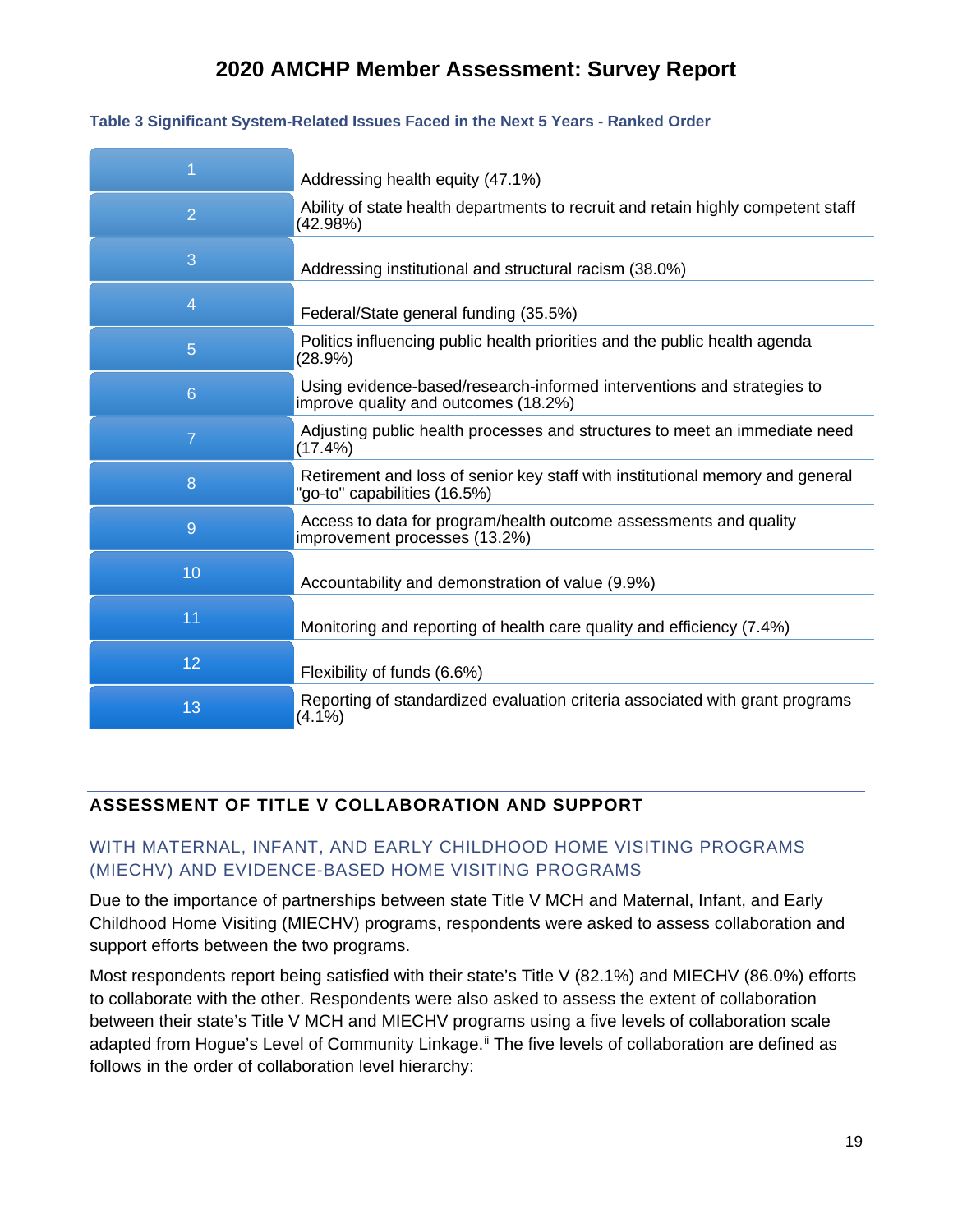- 1. Networking: awareness of program/organization; independent decision-making; loosely defined roles (lowest level of collaboration)
- 2. Cooperation: sharing information; somewhat defined roles; formal communications; independent decision-making
- 3. Coordination: sharing information/resources; defined roles; frequent communication; some shared decision-making
- 4. Coalition: Sharing ideas; sharing resources; frequent & prioritized communications; all members have a vote in decision making
- 5. Collaboration: members belong to one system; frequent communication that involves mutual trust; consensus reached on all decisions (highest level of collaboration)

Collectively, respondents did not identify their state Title V and MIECHV programs as overwhelmingly occupying any one level of the collaboration hierarchy. Nearly one-third of respondents reported the two programs were collaborating at the highest (Collaboration) and third highest (Coordination) levels at 22.7% each. The two lower levels of collaboration, Cooperation (18.0%) and Networking (14.1%), followed. Fortunately, a very small percentage reported no interaction between their state's Title V and MIECHV programs (3.9%). However, more than a few respondents indicated they had no knowledge of the interaction/collaboration between the two programs at 14.0%. (Figure 20)



#### <span id="page-20-0"></span>**Figure 20 Levels of Collaboration Distribution Between State Title V & MIECHV Programs**

Questions were asked to gauge the Title V programs' financial assistance to evidence-based home visiting programs. Among respondents whose answers indicated their awareness of their state's Title V funding supports, nearly equivalent proportions of respondents indicated that the financial supports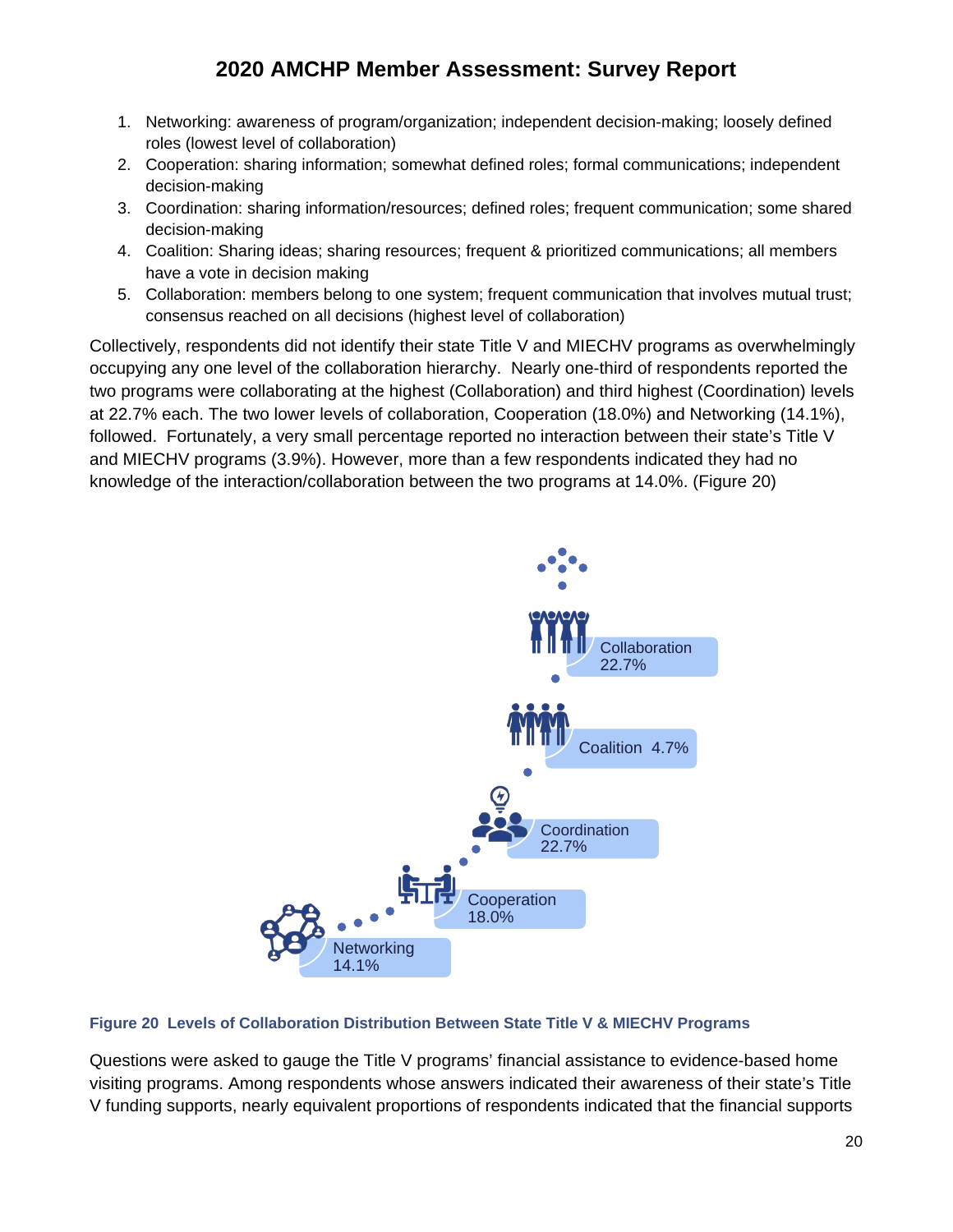were moderate (32.5%) and minimal (30.1%). A few indicated their state's Title V program heavily funded evidence-based home visiting programs (13.3%) and nearly a quarter of respondents reported no state Title V funding support to evidence-based home visiting programs (24.1%). (Figure 21)



#### <span id="page-21-0"></span>**Figure 21 Title V Program Funding Support of Evidence-based Home Visiting Programs**

#### WITH COMMUNITY-BASED ORGANIZATIONS, LOCAL HEALTH DEPARTMENTS, AND OTHER AGENCIES

Most respondents indicated satisfaction with collaborative relationships and shared coordination efforts between their state's Title V program and community-based organizations (81.9%), local health departments (86.0%), and other agencies at state/territory/jurisdiction levels (88.0%).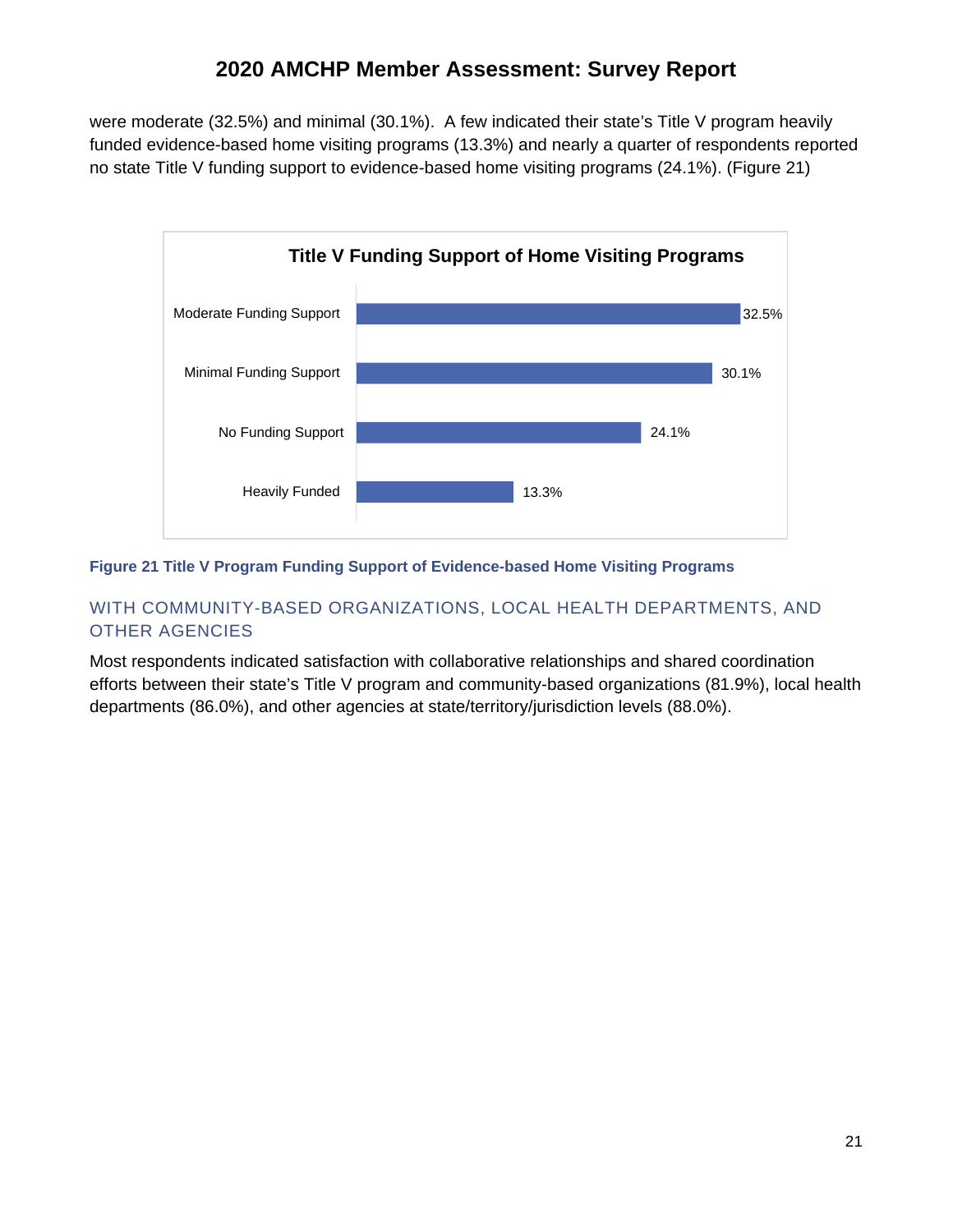#### <span id="page-22-0"></span>**RECOMMENDATIONS & FEEDBACK**

Survey respondents were prompted for verbatim feedback and recommendations on how to improve the membership experience and AMCHP as an organization.

#### COMMUNICATIONS, CONNECTION, & ENGAGEMENT

Prominent themes among the feedback received were related to communications, connections, and engagement. The following are verbatim statements organized by feedback themes.

- Coordinate/Update Communications
	- o *"Communication among different programs within AMCHP could be better coordinated. For example, the staff requesting dues have outdated lists of who the MCH Director / contacts are."*
- Recommendations for AMCHP's Primary Platforms
	- o *"I think the website could use a revamp"*
	- o *"Keep up with the Briefs and networking."*
	- o *"More webinars or zoom meetings"*
	- o *"More policy briefs"*

#### ENGAGEMENT AND INCLUSION

Recommendations for Improving Inclusion and Engagement

- In General
	- o *"Connect with me on an individual basis"*
	- o *"Individual conference calls with states"*
	- o *"… Perhaps visiting at times other than block grant reviews."*
	- o *"Continuing to have transparency in deliberations and actually seeking minorities and members of different races and ethnicity to serve on committees and the board"*
	- o *"include jurisdictions in more discussions"*
	- o *"more involvement and communication"*
	- o *"Add more networking options"*
- **Offer Financial Support** 
	- o *"Expand scholarship opportunities for family leaders to engage and participate in AMCHP activities, in partnership and shared supports from Title V. Also advocate for more family-friendly supports from HRSA/MCHB with regard to participating at the state level."*
	- o *"Helping with scholarships or funding for traveling and attending conference"*
	- o *"Family leaders need to be budgeted for in all activities CYSHCN and Title V directors participate in."*